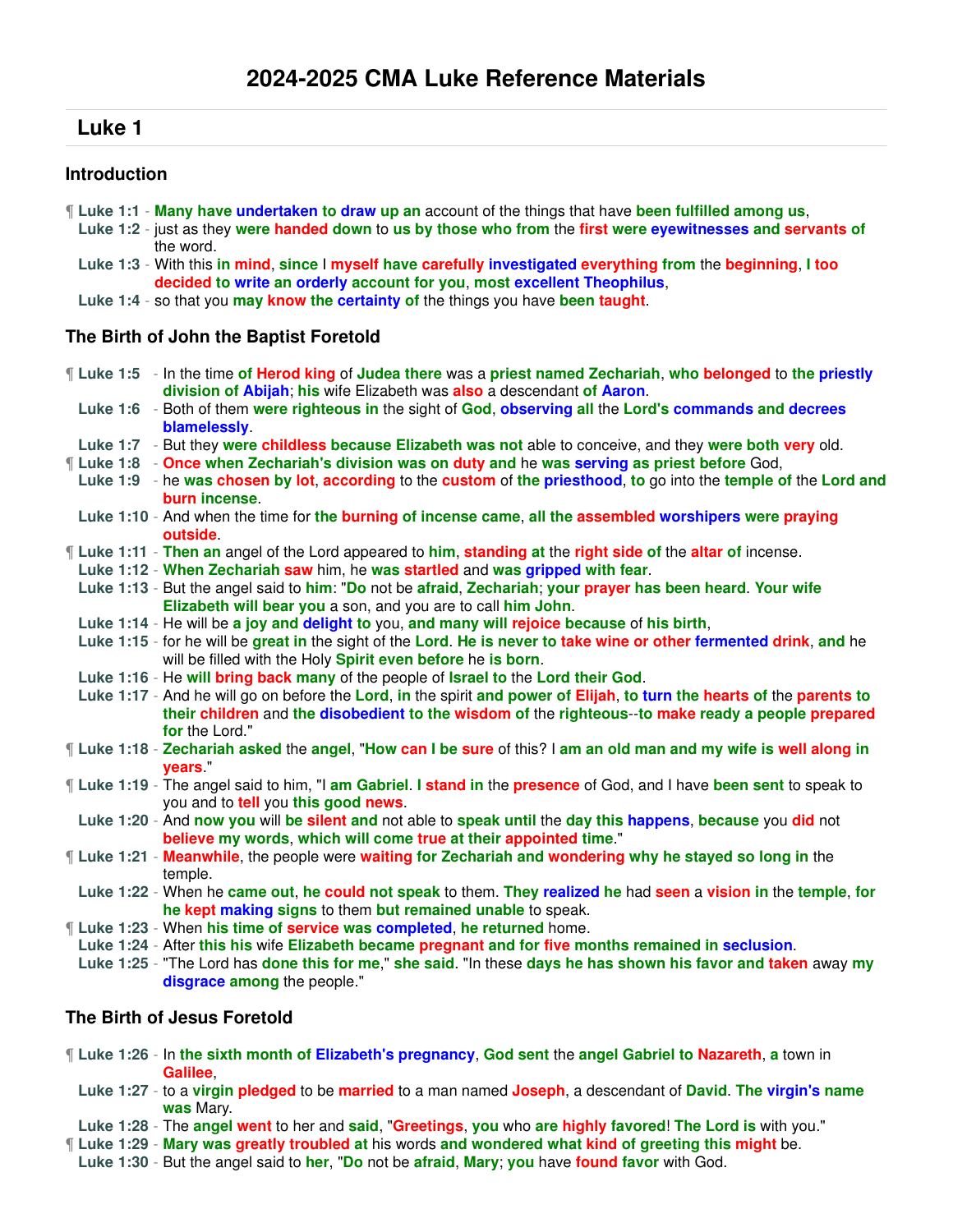**Luke 1:31** - You **will conceive** and **give birth** to a son, and you are to call him **Jesus**.

- **Luke 1:32** He will be **great and** will be called the Son of the Most **High**. **The Lord God** will give **him the throne of** his **father David**,
- **Luke 1:33** and he **will reign over Jacob's descendants forever**; **his kingdom will never end**."
- ¶ **Luke 1:34** "**How will this be**," **Mary asked** the **angel**, "**since** I am a virgin?"
- ¶ **Luke 1:35** The **angel answered**, "**The** Holy **Spirit will** come on you, and the power of the Most **High will overshadow you**. **So** the **holy one to** be **born will** be called the Son of God.
- **Luke 1:36 Even Elizabeth your relative is** going to have a child in **her old age**, and she who was said to **be unable** to **conceive is** in **her sixth** month.
- **Luke 1:37 For no word from God will ever fail**."
- ¶ **Luke 1:38** "I **am the Lord's servant**," **Mary answered**. "**May your word to me be fulfilled**." **Then** the **angel left her**.

### **Mary Visits Elizabeth**

- ¶ **Luke 1:39** At that **time Mary got ready and hurried to** a town in the hill country of Judea,
- **Luke 1:40 where she entered Zechariah's home and greeted Elizabeth**.
- **Luke 1:41 When Elizabeth heard Mary's greeting**, **the baby leaped in her womb**, **and Elizabeth** was filled with the Holy Spirit.
- **Luke 1:42** In a **loud voice she exclaimed**: "**Blessed** are **you among women**, and blessed is the **child you** will bear!
- **Luke 1:43 But why am I so favored**, **that** the mother of **my Lord should come** to me?
- **Luke 1:44 As soon as the sound of your greeting reached my ears**, **the baby in my womb leaped for joy**.
- **Luke 1:45** Blessed **is she** who **has believed that** the **Lord would fulfill his promises to** her!"

### **Mary's Song**

- ¶ **Luke 1:46** And **Mary said**: "**My soul glorifies the** Lord
- **Luke 1:47** and my **spirit rejoices in God my Savior**,
- **Luke 1:48** for he has **been mindful of** the **humble state of** his **servant**. **From** now on **all generations will call me blessed**,
- **Luke 1:49** for the **Mighty One** has **done great things for me**-- **holy is his** name.
- **Luke 1:50 His mercy extends to** those **who fear him**, **from generation to generation**.
- **Luke 1:51** He **has performed mighty deeds with his arm**; **he has scattered those** who **are proud in their inmost thoughts**.
- **Luke 1:52** He **has brought down rulers from their thrones but has lifted** up the humble.
- **Luke 1:53** He **has filled the hungry with good** things but **has sent** the **rich away empty**.
- **Luke 1:54** He **has helped his servant Israel**, **remembering to be merciful**
- **Luke 1:55 to Abraham and his descendants forever**, **just** as **he promised our** ancestors."
- ¶ **Luke 1:56 Mary stayed with Elizabeth for about three months and then returned** home.

### **The Birth of John the Baptist**

- ¶ **Luke 1:57** When it was time **for Elizabeth to have her baby**, **she gave** birth to a son.
- **Luke 1:58 Her neighbors and relatives heard that** the Lord **had shown her great mercy**, **and they shared her joy**.
- ¶ **Luke 1:59** On the **eighth day they** came to **circumcise** the child, and they were going to **name him after his** father Zechariah,
- **Luke 1:60** but his **mother spoke up** and **said**, "**No**! **He** is to be **called John**."
- ¶ **Luke 1:61** They said to **her**, "**There is no one among your relatives who has that name**."
- ¶ **Luke 1:62** Then **they made signs** to his **father**, **to find** out what he **would like to** name the child.
- **Luke 1:63** He asked for **a writing tablet**, **and to everyone's astonishment he wrote**, "**His name is John**."
- **Luke 1:64 Immediately his mouth was opened** and **his tongue set free**, **and** he **began** to **speak**, **praising** God.
- **Luke 1:65** All **the neighbors were filled with awe**, **and throughout the** hill country of **Judea people** were **talking** about all these things.
- **Luke 1:66 Everyone** who heard **this wondered about it**, **asking**, "**What then** is this **child going** to **be**?" **For** the **Lord's hand was** with him.

### **Zechariah's Song**

- ¶ **Luke 1:67** His father **Zechariah was** filled with the Holy Spirit **and prophesied**:
- ¶ **Luke 1:68** "**Praise be** to the **Lord**, **the God of Israel**, **because** he has come to his people **and redeemed them**.
- **Luke 1:69** He **has raised up a horn of salvation for** us in the **house** of his **servant David**
- **Luke 1:70** (as he **said through his holy prophets** of long **ago**),
- **Luke 1:71 salvation from** our enemies **and from** the hand of all **who hate us**--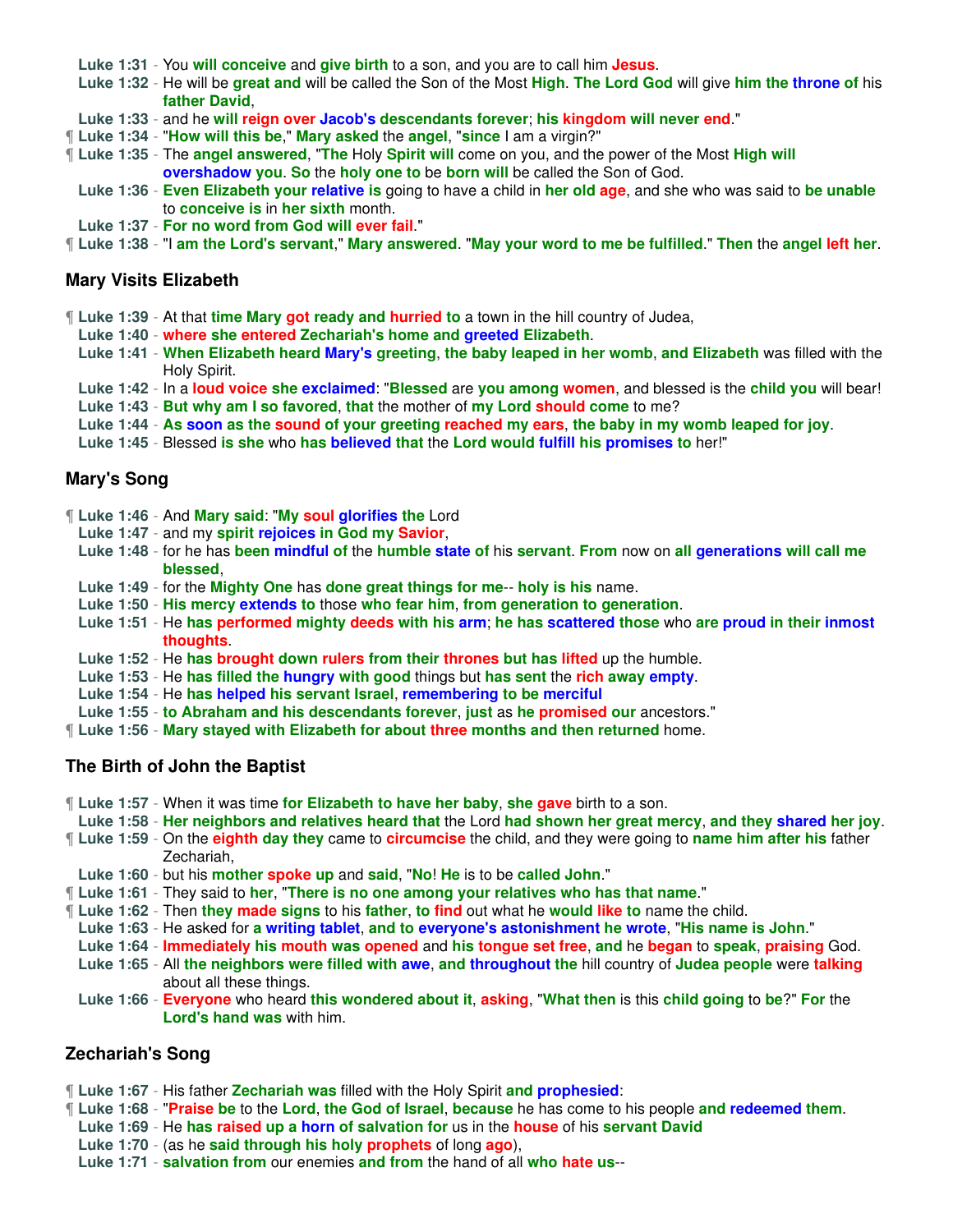**Luke 1:72** - to **show mercy to** our **ancestors and to remember his holy covenant**,

**Luke 1:73** - **the oath he swore to** our father Abraham:

- **Luke 1:74 to rescue us** from the hand of our enemies, and **to enable us to serve him without fear**
- **Luke 1:75 in holiness and righteousness before him all our days**.

¶ **Luke 1:76** - And **you**, **my child**, will be **called a prophet of** the Most **High**; **for** you will go on before the **Lord to prepare** the **way** for him,

- **Luke 1:77** to **give his people the knowledge of salvation through** the **forgiveness** of **their sins**,
- **Luke 1:78** because of **the tender mercy of our God**, **by which the rising sun will** come to us from **heaven**
- Luke 1:79 to shine on those living in darkness and in the shadow of death, to quide our feet into the path of **peace**."
- ¶ **Luke 1:80** And the child **grew** and became **strong in spirit**; and **he lived** in the **wilderness until he appeared publicly to Israel**.

# **Luke 2**

## **The Birth of Jesus**

| Luke 2:1 - In those days Caesar Augustus issued a decree that a census should be taken of the entire Roman<br>world.                                                    |
|-------------------------------------------------------------------------------------------------------------------------------------------------------------------------|
| Luke 2:2 - (This was the first census that took place while Quirinius was governor of Syria.)                                                                           |
| Luke 2:3 - And everyone went to their own town to register.                                                                                                             |
| Luke 2:4 - So Joseph also went up from the town of Nazareth in Galilee to Judea, to Bethlehem the town of<br>David, because he belonged to the house and line of David. |
| Luke 2:5 - He went there to register with Mary, who was pledged to be married to him and was expecting a child.                                                         |
| Luke 2:6 - While they were there, the time came for the <b>baby to</b> be born,                                                                                         |
| Luke 2:7 - and she gave birth to her firstborn, a son. She wrapped him in cloths and placed him in a manger,                                                            |
| because there was no guest room available for them.                                                                                                                     |
| If Luke 2:8 - And there were shepherds living out in the fields nearby, keeping watch over their flocks at night.                                                       |
| Luke 2:9 - An angel of the Lord appeared to them, and the glory of the Lord shone around them, and they were<br>terrified.                                              |
| Luke 2:10 - But the angel said to them, "Do not be afraid. I bring you good news that will cause great joy for all the                                                  |
| people.                                                                                                                                                                 |
| Luke 2:11 - Today in the town of David a Savior has been born to you; he is the Messiah, the Lord.                                                                      |
| Luke 2:12 - This will be a sign to you: You will find a baby wrapped in cloths and lying in a manger."                                                                  |
| [Luke 2:13 - Suddenly a great company of the heavenly host appeared with the angel, praising God and saying,                                                            |
| [Luke 2:14 - "Glory to God in the highest heaven, and on earth peace to those on whom his favor rests."                                                                 |
| If Luke 2:15 - When the angels had left them and gone into heaven, the shepherds said to one another, "Let's go to                                                      |
| Bethlehem and see this thing that has happened, which the Lord has told us about."                                                                                      |
| If Luke 2:16 - So they hurried off and found Mary and Joseph, and the baby, who was lying in the manger.                                                                |
| Luke 2:17 - When they had seen him, they spread the word concerning what had been told them about this child,                                                           |
| Luke 2:18 - and all who heard it were amazed at what the shepherds said to them.                                                                                        |
| Luke 2:19 - But Mary treasured up all these things and pondered them in her heart.                                                                                      |
| Luke 2:20 - The shepherds returned, glorifying and praising God for all the things they had heard and seen,                                                             |
| which were just as they had been told.                                                                                                                                  |
| If Luke 2:21 - On the eighth day, when it was time to circumcise the child, he was named Jesus, the name the angel                                                      |
| had given him before he was conceived.                                                                                                                                  |
| <b>Jesus Presented in the Temple</b>                                                                                                                                    |
| If Luke 2:22 - When the time came for the purification rites required by the Law of Moses, Joseph and Mary took him<br>to Jerusalem to present him to the Lord          |
| Luke 2:23 - (as it is written in the Law of the Lord, "Every firstborn male is to be consecrated to the Lord"),                                                         |
| Luke 2:24 - and to offer a sacrifice in keeping with what is said in the Law of the Lord: "a pair of doves or two                                                       |
| young pigeons                                                                                                                                                           |

- ¶ **Luke 2:25** Now there was a man in **Jerusalem called Simeon**, **who was righteous and devout**. **He** was **waiting** for **the consolation of** Israel, and the Holy **Spirit was** on him.
	- **Luke 2:26 It had been revealed to** him by the Holy **Spirit that** he **would not die before** he had **seen the Lord's Messiah**.
	- **Luke 2:27 Moved by** the **Spirit**, **he** went into the temple **courts**. **When** the **parents brought in** the **child Jesus** to do for him what the custom of the **Law required**,
	- **Luke 2:28 Simeon took** him in his **arms and praised God**, **saying**: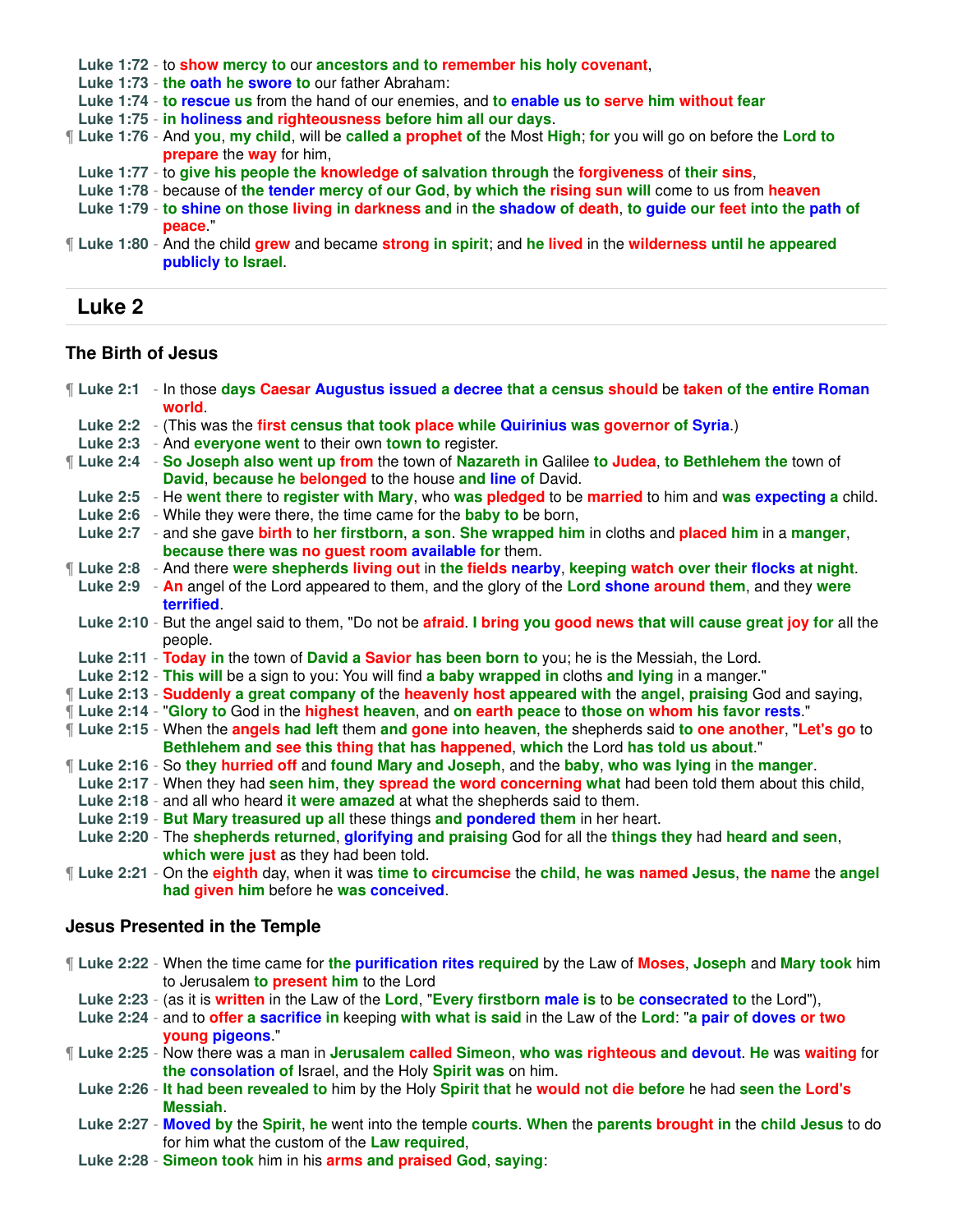|  | ¶ Luke 2:29 - "Sovereign Lord, as you have promised, you may now dismiss your servant in peace. |  |
|--|-------------------------------------------------------------------------------------------------|--|
|  |                                                                                                 |  |

**Luke 2:30** - **For my eyes have seen your salvation**,

**Luke 2:31** - **which you have prepared in** the **sight** of all **nations**:

**Luke 2:32** - **a light for revelation to** the **Gentiles**, **and** the glory of **your people Israel**."

¶ **Luke 2:33** - **The child's father** and **mother marveled at** what was **said about** him.

**Luke 2:34** - **Then Simeon blessed** them and said **to Mary**, **his mother**: "**This child is destined to cause the falling and rising of many in Israel**, and to be a sign that will **be spoken against**,

**Luke 2:35** - so that **the thoughts of many hearts** will **be revealed**. **And** a **sword will pierce your own soul too**."

¶ **Luke 2:36** - There was also a **prophet**, **Anna**, **the daughter of Penuel**, **of the tribe of Asher**. **She** was very **old**; **she had lived with her husband seven years after her marriage**,

**Luke 2:37** - and **then was** a **widow until** she **was eighty-four**. **She never left** the temple **but worshiped night and day**, **fasting and praying**.

**Luke 2:38** - **Coming up** to **them at that very moment**, **she** gave **thanks to** God and **spoke** about the **child to** all who were **looking forward to the redemption of** Jerusalem.

¶ **Luke 2:39** - **When Joseph** and **Mary had done everything required** by the Law of the Lord, **they returned to Galilee** to their own town of Nazareth.

**Luke 2:40** - And the child grew and **became strong**; **he** was **filled with wisdom**, and **the grace of** God was on him.

### **The Boy Jesus at the Temple**

¶ **Luke 2:41** - **Every year** Jesus' **parents went** to **Jerusalem for** the Festival of the **Passover**.

**Luke 2:42** - When he **was twelve years old**, **they** went up to the **festival**, **according** to the custom.

**Luke 2:43** - After the **festival was over**, **while his parents were returning home**, **the boy Jesus stayed behind in Jerusalem**, **but** they **were unaware of** it.

- **Luke 2:44 Thinking he** was in **their company**, **they traveled on for** a **day**. **Then** they **began looking** for **him among their relatives** and **friends**.
- **Luke 2:45** When they did not **find him**, they went **back** to Jerusalem to **look** for him.

**Luke 2:46** - **After three days they found him** in the temple **courts**, **sitting among** the **teachers**, **listening** to them **and asking them questions**.

- **Luke 2:47** Everyone who **heard him** was amazed at **his understanding and his answers**.
- **Luke 2:48** When his **parents saw** him, they **were astonished**. **His mother said** to **him**, "**Son**, **why have you treated us like this**? **Your** father and I have **been anxiously searching** for you."

¶ **Luke 2:49** - "**Why were you searching** for **me**?" **he asked**. "**Didn't** you **know I had** to be in my **Father's house**?"

**Luke 2:50** - But they did not **understand** what he was saying to them.

¶ **Luke 2:51** - Then he **went down** to **Nazareth with** them and **was obedient to** them. But his **mother treasured all** these **things in** her heart.

**Luke 2:52** - And **Jesus grew in wisdom and stature**, **and in favor** with God **and man**.

# **Luke 3**

### **John the Baptist Prepares the Way**

¶ **Luke 3:1** - In **the fifteenth year of the reign of Tiberius Caesar**--**when Pontius Pilate was governor** of **Judea**, **Herod tetrarch of Galilee**, **his brother Philip tetrarch of Iturea and Traconitis**, **and Lysanias tetrarch of Abilene**--

**Luke 3:2** - **during the high-priesthood of Annas and Caiaphas**, **the word** of **God came to John son** of **Zechariah in** the wilderness.

- **Luke 3:3** He **went into all** the **country around the Jordan**, **preaching a baptism of repentance** for the **forgiveness** of **sins**.
- **Luke 3:4** As it is **written** in **the book of the words of Isaiah the prophet**: "**A voice of one calling in** the **wilderness**, '**Prepare** the **way** for the **Lord**, **make straight paths for** him.

**Luke 3:5** - **Every valley shall be filled in**, **every mountain and hill made low**. **The crooked roads shall become straight**, **the rough ways smooth**.

**Luke 3:6** - And **all people** will **see God's salvation**.'"

¶ **Luke 3:7** - **John said** to the **crowds coming out** to be **baptized by him**, "**You brood of vipers**! **Who warned you to flee from** the **coming wrath**?

**Luke 3:8** - **Produce fruit in keeping with repentance**. **And** do **not begin** to **say to yourselves**, '**We have Abraham as our father**.' For I **tell** you **that out** of **these stones God can raise up children for Abraham**.

**Luke 3:9** - **The ax is already at the root of** the **trees**, **and every tree that does not produce good fruit will be cut down and thrown** into **the fire**."

¶ **Luke 3:10** - "What should we **do then**?" the **crowd asked**.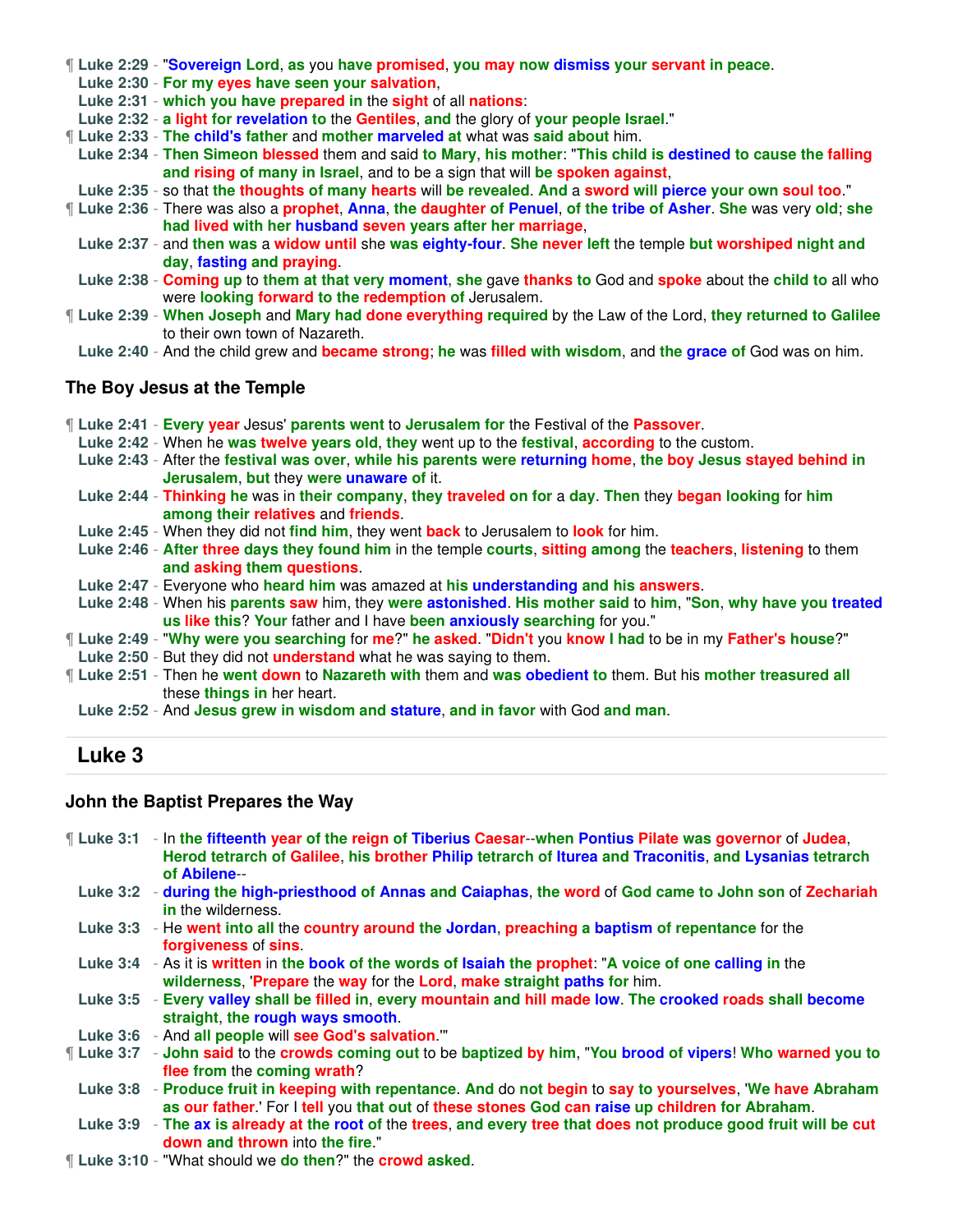- ¶ **Luke 3:11** John **answered**, "**Anyone** who **has two shirts should share with** the one who **has none**, **and anyone** who **has food should do** the **same**."
- ¶ **Luke 3:12 Even tax collectors came** to be **baptized**. "**Teacher**," **they** asked, "what should we do?"
- ¶ **Luke 3:13** "**Don't collect any** more than you **are required to**," **he told** them.
- ¶ **Luke 3:14** Then **some soldiers asked** him, "And what should we **do**?" **He replied**, "**Don't extort money and don't accuse people falsely**--**be content with your pay**."
- ¶ **Luke 3:15** The people were **waiting expectantly and** were **all wondering in their hearts if John might possibly be** the **Messiah**.
- **Luke 3:16** John **answered them** all, "**I baptize** you **with water**. **But one** who is **more powerful than I** will **come**, **the straps of whose sandals I** am **not worthy to untie**. **He will baptize** you with the Holy Spirit **and fire**.
- Luke 3:17 His winnowing fork is in his hand to clear his threshing floor and to gather the wheat into his barn, **but** he **will burn up the chaff with unquenchable fire**."
- **Luke 3:18** And with **many other words John exhorted the** people **and proclaimed the** good **news to** them.
- ¶ **Luke 3:19** But **when John rebuked Herod** the **tetrarch because** of **his marriage to Herodias**, **his brother's wife**, and all the **other evil things** he **had done**,
	- **Luke 3:20 Herod added this** to them all: **He locked John up in prison**.

### **The Baptism and Genealogy of Jesus**

- ¶ **Luke 3:21** When all the people **were being baptized**, **Jesus was baptized too**. **And** as he was **praying**, **heaven was opened**
- **Luke 3:22** and the Holy **Spirit descended on** him **in bodily form like a dove**. **And** a voice came from **heaven**: "**You are my** Son, **whom I love**; **with** you I **am well pleased**."
- ¶ **Luke 3:23 Now Jesus himself** was **about thirty years old when** he **began his ministry**. **He** was the **son**, **so it was thought**, **of Joseph**, **the** son **of Heli**,

# **Luke 9**

### **Jesus Sends Out the Twelve**

- ¶ **Luke 9:1** When Jesus **had called** the **Twelve together**, **he** gave **them power and authority** to drive **out all demons** and **to cure diseases**,
	- **Luke 9:2** and he sent them out **to proclaim** the kingdom of God and to **heal** the **sick**.
	- Luke 9:3 He told them: "Take nothing for the journey--no staff, no bag, no bread, no money, no extra shirt.
	- **Luke 9:4 Whatever house you enter**, **stay there until** you **leave that** town.
	- **Luke 9:5 If** people do not **welcome you**, **leave their town and shake the dust off your feet** as **a testimony against them**."
	- **Luke 9:6** So **they set** out and **went from village to village**, **proclaiming the** good **news and** healing **people everywhere**.
- ¶ **Luke 9:7 Now Herod** the **tetrarch heard** about all that was going **on**. **And** he **was perplexed because some were saying that John had been raised from** the dead,
	- **Luke 9:8** others **that Elijah had appeared**, and still others that one of the prophets of long **ago had** come back to life.
	- **Luke 9:9 But Herod said**, "**I beheaded John**. **Who**, then, is this I **hear such things about**?" **And he tried** to see him.

## **Jesus Feeds the Five Thousand**

- ¶ **Luke 9:10** When the **apostles returned**, **they reported to Jesus what** they had **done**. **Then** he **took them with** him and **they withdrew by themselves to** a **town called Bethsaida**,
- **Luke 9:11** but the **crowds learned about** it and **followed** him. **He welcomed them** and spoke to them about the kingdom of God, and **healed those who needed healing**.
- ¶ **Luke 9:12 Late in** the **afternoon the Twelve came** to him and **said**, "**Send the crowd away so** they **can go** to **the surrounding villages and countryside and find food and lodging**, **because we** are in **a remote place here**."
- ¶ **Luke 9:13** He replied, "You **give them something to eat**." **They answered**, "**We** have **only five** loaves of **bread and two fish**--**unless we go** and **buy food for** all **this crowd**."
	- **Luke 9:14** (**About five thousand** men were **there**.) **But** he said to his **disciples**, "**Have them sit down in groups of about fifty each**."
	- **Luke 9:15** The disciples **did so**, **and everyone sat** down.
	- **Luke 9:16 Taking the five loaves and** the two **fish and looking up** to **heaven**, **he** gave **thanks** and **broke them**. **Then** he gave them to the disciples **to distribute to** the people.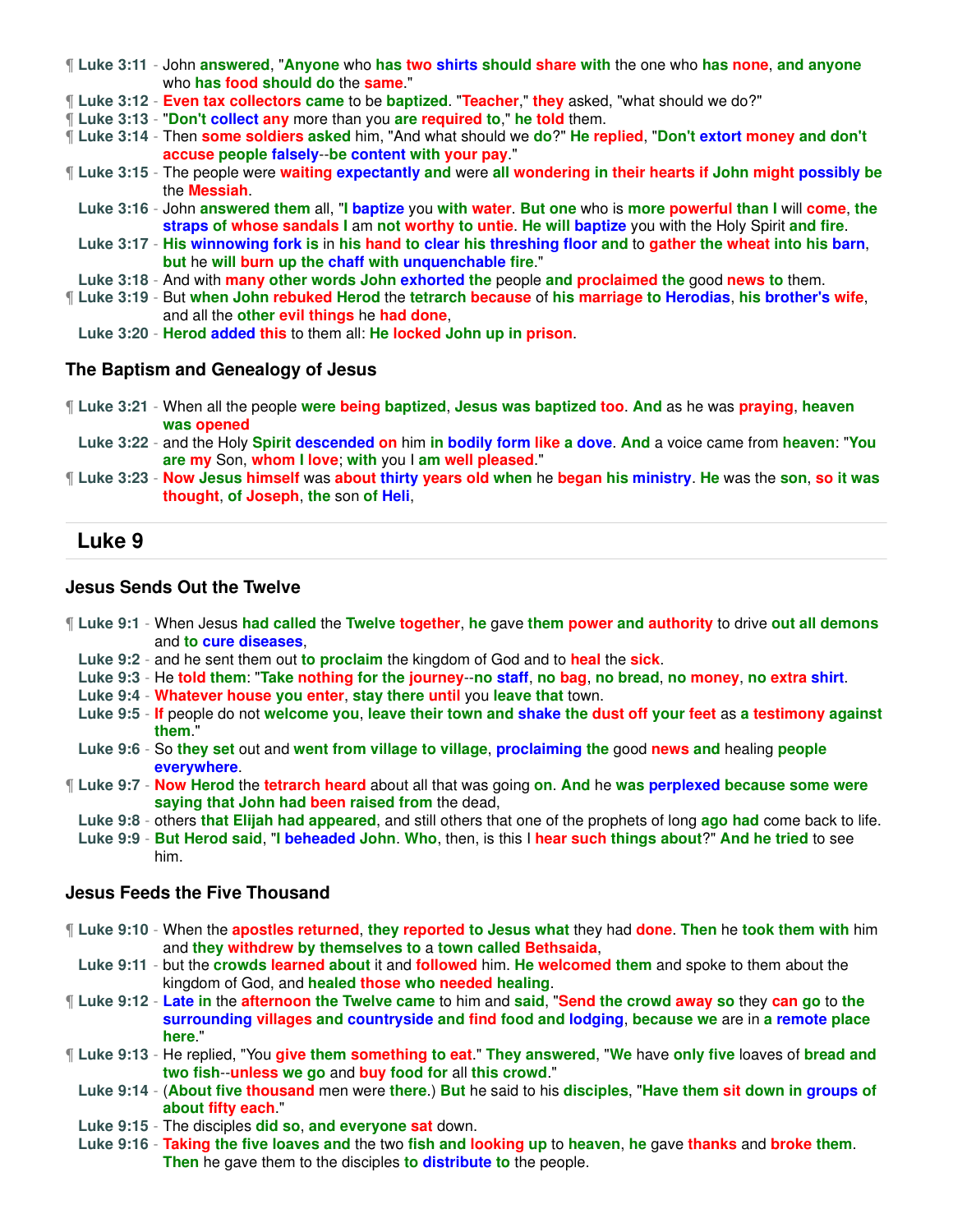#### **Luke 9:17** - They **all ate** and **were satisfied**, **and** the **disciples picked up twelve basketfuls of broken pieces that were left over**.

### **Peter Declares That Jesus Is the Messiah**

- ¶ **Luke 9:18 Once** when Jesus was praying **in private and** his disciples **were with** him, he asked them, "Who do the **crowds say** I am?"
- ¶ **Luke 9:19** They **replied**, "**Some say John the Baptist**; **others say Elijah**; **and** still others, that one of the prophets of long **ago has** come back to life."
- ¶ **Luke 9:20** "**But what about** you?" he asked. "Who do you say I **am**?" **Peter answered**, "**God's Messiah**."

#### **Jesus Predicts His Death**

- ¶ **Luke 9:21 Jesus strictly warned them not** to **tell this** to anyone.
- **Luke 9:22** And he **said**, "**The** Son of Man must **suffer many** things and be **rejected** by the **elders**, **the chief priests** and the **teachers** of the **law**, and he must **be killed and** on the **third** day be **raised to** life."
- ¶ **Luke 9:23** Then he said to them **all**: "**Whoever** wants to be my **disciple must deny themselves and take up their cross daily and** follow me.
- **Luke 9:24** For whoever wants to **save their** life will lose it, but whoever **loses** their **life for me will save it**.
- **Luke 9:25 What good is** it for **someone to gain the whole world**, **and yet lose or forfeit their very self**?
- **Luke 9:26** Whoever **is ashamed** of me and my **words**, **the** Son of Man will **be ashamed** of them when he **comes** in his glory and in the glory of the Father **and of** the **holy angels**.
- ¶ **Luke 9:27** "**Truly** I tell **you**, **some** who **are standing here will not taste death before they see** the kingdom of God."

### **The Transfiguration**

- ¶ **Luke 9:28 About eight days after** Jesus said this, he **took Peter**, **John and James with** him and went **up onto a mountain to pray**.
	- **Luke 9:29** As he was **praying**, **the appearance of his face changed**, **and** his **clothes became as bright as a flash of lightning**.
	- **Luke 9:30** Two **men**, **Moses and Elijah**, **appeared in glorious splendor**, **talking** with Jesus.
	- **Luke 9:31 They spoke about his departure**, **which he** was about **to bring to fulfillment at** Jerusalem.
	- **Luke 9:32** Peter and **his companions were very sleepy**, **but** when **they became fully awake**, **they saw his** glory and the two **men standing with** him.
	- **Luke 9:33** As the men **were leaving Jesus**, **Peter** said to **him**, "**Master**, **it** is **good for** us to **be here**. **Let us put up three shelters**--**one** for **you**, **one for Moses** and one **for Elijah**." (**He** did not **know** what he was saying.)
- ¶ **Luke 9:34** While he was **speaking**, a **cloud appeared and covered them**, and they were **afraid as** they **entered** the cloud.
- **Luke 9:35** A voice came from the **cloud**, **saying**, "This is my Son, **whom** I **have chosen**; **listen** to him."
- **Luke 9:36** When **the voice had spoken**, **they found that** Jesus **was alone**. **The disciples kept this to themselves and did not tell anyone at** that **time what** they had **seen**.

#### **Jesus Heals a Demon-Possessed Boy**

- ¶ **Luke 9:37** The **next** day, when they came down from **the mountain**, **a large crowd met** him.
- **Luke 9:38** A man in the crowd called **out**, "**Teacher**, **I beg** you to **look** at my **son**, **for** he is **my only child**.
- **Luke 9:39** A **spirit seizes him** and **he suddenly screams**; **it throws him into convulsions so** that **he foams at the mouth**. **It scarcely ever leaves him** and **is destroying him**.
- **Luke 9:40 I begged your** disciples to **drive it out**, **but** they **could** not."
- ¶ **Luke 9:41** "**You unbelieving and perverse generation**," **Jesus** replied, "**how long shall I stay** with you and put **up with you**? **Bring your son here**."
- ¶ **Luke 9:42 Even while** the **boy was coming**, **the demon threw him** to the **ground in a convulsion**. **But Jesus rebuked the impure spirit**, **healed the boy and** gave him back to his father.

#### **Jesus Predicts His Death a Second Time**

- **Luke 9:43** And they were **all amazed** at **the greatness of God**. **While everyone was marveling at** all that Jesus **did**, **he** said to his disciples,
- **Luke 9:44** "**Listen carefully to** what I **am about** to tell you: The Son of Man is going to be **delivered into** the **hands of men**."
- **Luke 9:45** But they did not **understand what this meant**. **It** was **hidden** from them, so that they did **not grasp it**, and they were **afraid to ask him about** it.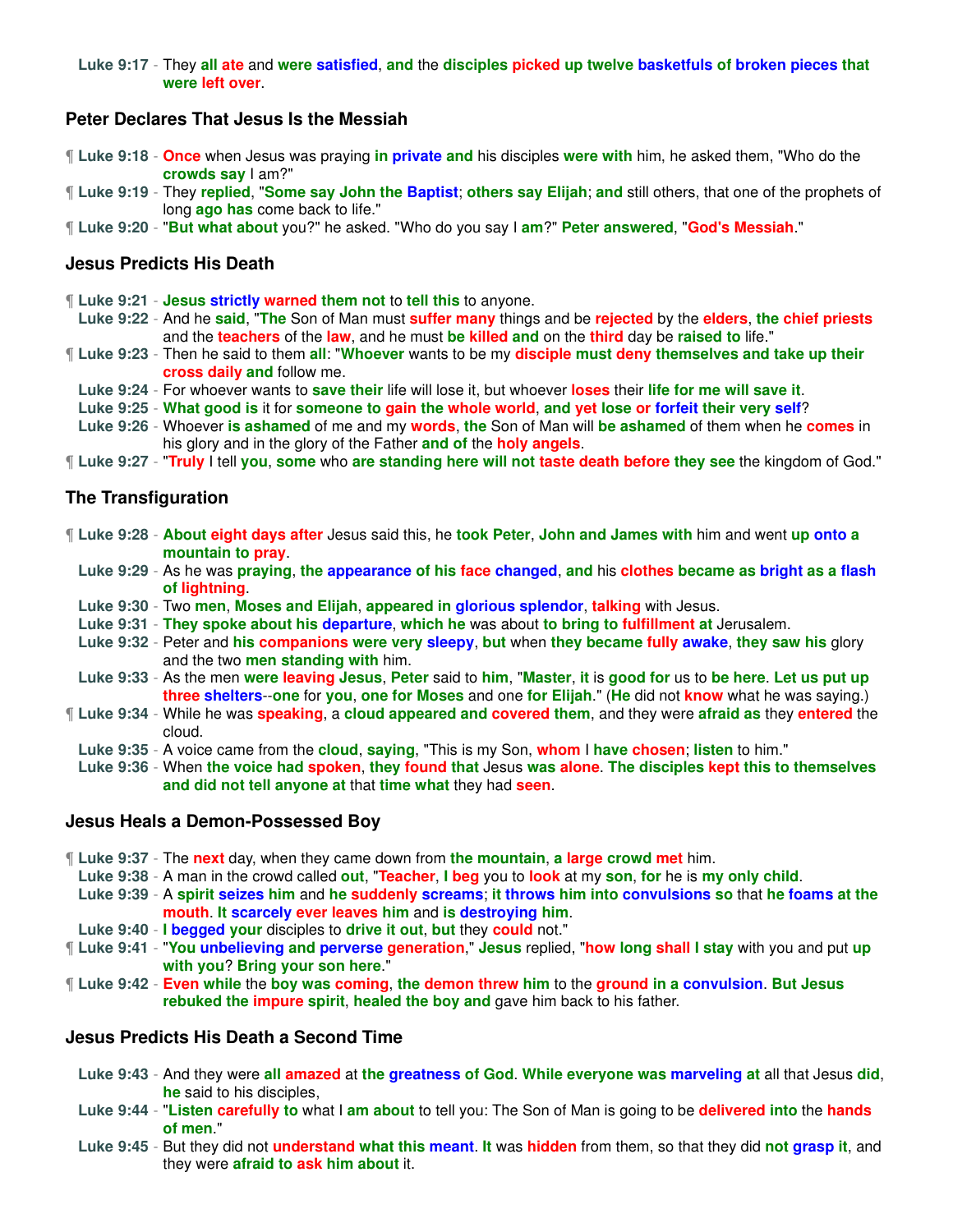- ¶ **Luke 9:46 An argument started among** the **disciples as** to which of **them would** be the greatest.
- **Luke 9:47 Jesus**, **knowing their thoughts**, **took a** little child and **had him stand beside him**.
- **Luke 9:48** Then he said to **them**, "**Whoever welcomes this little** child in my **name welcomes** me; and whoever welcomes **me welcomes the** one who sent **me**. **For** it is the one who **is least among you all** who is the greatest."
- ¶ **Luke 9:49** "**Master**," **said John**, "**we saw someone driving** out **demons in** your **name and we tried to stop** him, because he is not one **of us**."
- ¶ **Luke 9:50** "Do **not stop** him," Jesus **said**, "**for** whoever is **not against** you is for you."

### **Samaritan Opposition**

- ¶ **Luke 9:51** As the **time approached for** him to be **taken** up to **heaven**, **Jesus resolutely set** out for Jerusalem.
	- **Luke 9:52** And he **sent messengers on ahead**, **who went** into a **Samaritan village** to **get things ready for** him;
- **Luke 9:53** but the people **there did** not **welcome him**, because he **was heading for** Jerusalem.
- **Luke 9:54** When the **disciples James** and **John saw** this, they asked, "**Lord**, **do** you **want** us to **call fire down** from **heaven to destroy them**?"
- **Luke 9:55** But Jesus **turned and rebuked** them.
- **Luke 9:56** Then he and his **disciples went** to **another village**.

#### **The Cost of Following Jesus**

¶ **Luke 9:57** - As they **were walking along** the **road**, **a man said** to him, "I will follow **you wherever you** go."

- ¶ **Luke 9:58** Jesus **replied**, "**Foxes have dens and birds have nests**, **but** the Son of Man has **no place to lay his head**."
- ¶ **Luke 9:59** He said to **another man**, "**Follow** me." But he replied, "**Lord**, **first** let me go **and bury my** father."
- ¶ **Luke 9:60** Jesus said to **him**, "**Let** the **dead bury their own dead**, **but** you go **and proclaim** the kingdom of God."
- ¶ **Luke 9:61** Still another said, "I will follow you, **Lord**; **but** first let me go back and **say goodbye to** my **family**."
- If Luke 9:62 Jesus replied, "No one who puts a hand to the plow and looks back is fit for service in the kingdom of God."

## **Luke 10**

### **Jesus Sends Out the Seventy-Two**

| Luke 10:1 - After this the Lord appointed seventy-two others and sent them two by two ahead of him to every      |  |
|------------------------------------------------------------------------------------------------------------------|--|
| town and place where he was about to go.                                                                         |  |
| Luke 10:2 - He told them, "The harvest is plentiful, but the workers are few. Ask the Lord of the harvest,       |  |
| therefore, to send out workers into his harvest field.                                                           |  |
| Luke 10:3 - Go! I am sending you out like lambs among wolves.                                                    |  |
| Luke 10:4 - Do not take a purse or bag or sandals; and do not greet anyone on the road.                          |  |
| "Luke 10:5 - "When you enter a house, first say, 'Peace to this house.'                                          |  |
| Luke 10:6 - If someone who promotes peace is there, your peace will rest on them; if not, it will return to you. |  |
| Luke 10:7 - Stay there, eating and drinking whatever they give you, for the worker deserves his wages. Do not    |  |
| move around from house to house.                                                                                 |  |
| ¶ Luke 10:8 - "When you enter a town and are welcomed, eat what is offered to you.                               |  |
| Luke 10:9 - Heal the sick who are there and tell them, 'The kingdom of God has come near to you.'                |  |
| Luke 10:10 - But when you enter a town and are not welcomed, go into its streets and say,                        |  |
| Luke 10:11 - 'Even the dust of your town we wipe from our feet as a warning to you. Yet be sure of this: The     |  |
| kingdom of God has come near.'                                                                                   |  |
| Luke 10:12 - I tell you, it will be more bearable on that day for Sodom than for that town.                      |  |
| If Luke 10:13 - "Woe to you, Chorazin! Woe to you, Bethsaida! For if the miracles that were performed in you had |  |
| been performed in Tyre and Sidon, they would have repented long ago, sitting in sackcloth and                    |  |
| ashes.                                                                                                           |  |
| Luke 10:14 - But it will be more bearable for Tyre and Sidon at the judgment than for you.                       |  |
| Luke 10:15 - And you, Capernaum, will you be lifted to the heavens? No, you will go down to Hades.               |  |
| ¶ Luke 10:16 - "Whoever listens to you listens to me; whoever rejects you rejects me; but whoever rejects me     |  |
| rejects him who sent me."                                                                                        |  |
| "Luke 10:17 - The seventy-two returned with joy and said, "Lord, even the demons submit to us in your name."     |  |
| If Luke 10:18 - He replied, "I saw Satan fall like lightning from heaven.                                        |  |
| Luke 10:19 - I have given you authority to trample on snakes and scorpions and to overcome all the power of      |  |
| the enemy; nothing will harm you.                                                                                |  |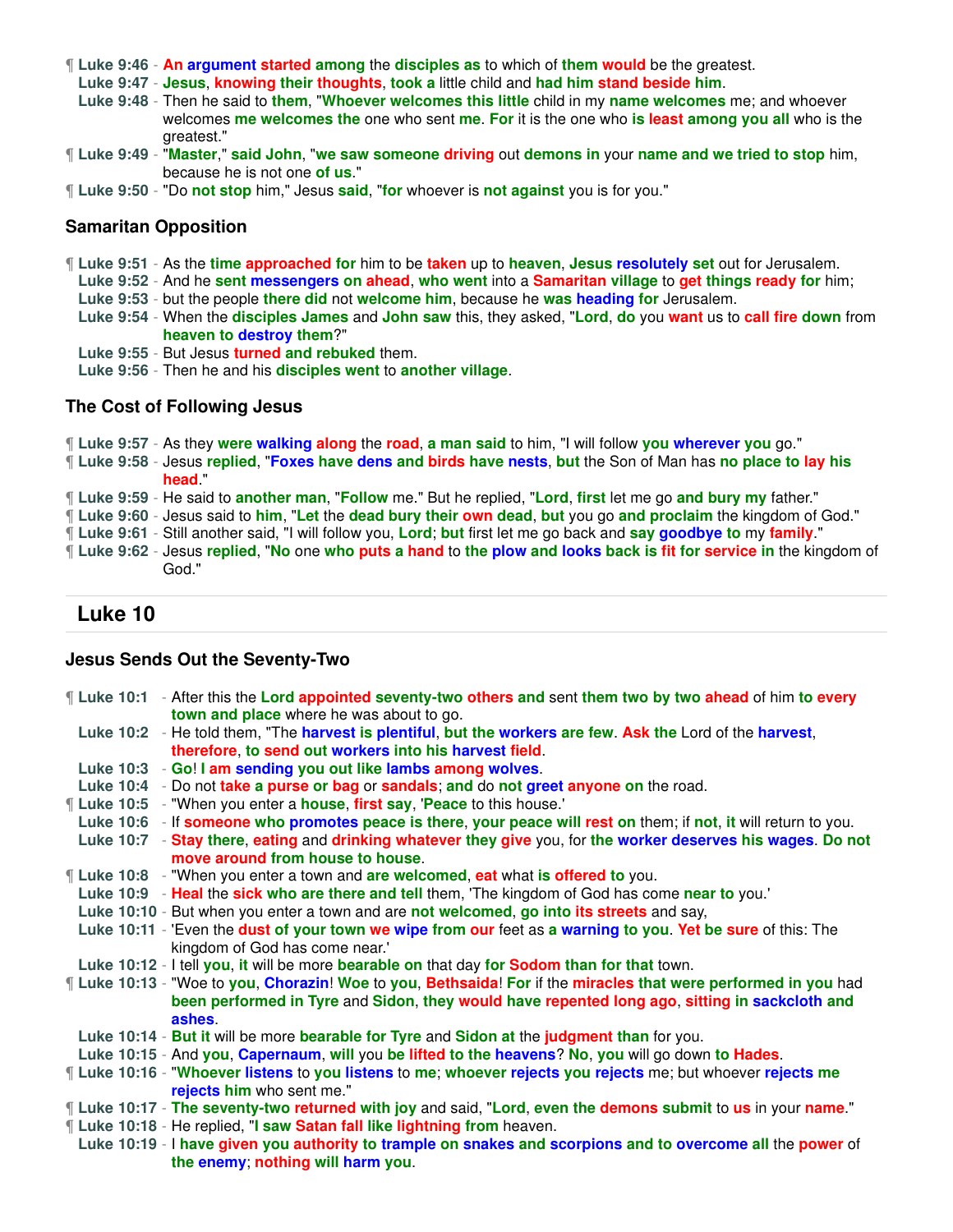**Luke 10:20** - **However**, **do not rejoice** that **the spirits submit** to **you**, **but rejoice** that **your names are written** in heaven."

¶ **Luke 10:21** - At that **time Jesus**, **full** of **joy through** the **Holy Spirit**, **said**, "**I praise you**, **Father**, **Lord of heaven** and **earth**, **because** you **have hidden these things from the wise and learned**, **and revealed them to little children**. **Yes**, **Father**, for this is what you **were pleased to** do.

- ¶ **Luke 10:22** "**All things** have **been committed to me by my Father**. **No** one knows who the **Son is** except the Father, and no one knows who the **Father is** except the Son and **those to whom the Son chooses to reveal him**."
- ¶ **Luke 10:23** Then **he turned to** his **disciples and said privately**, "**Blessed** are the **eyes that see** what you see.
	- **Luke 10:24** For I tell you **that many prophets and kings wanted** to see what you **see but** did not see it, and to **hear what** you **hear but** did **not hear it**."

### **The Parable of the Good Samaritan**

¶ **Luke 10:25** - **On one occasion an expert** in the **law stood up to test Jesus**. "**Teacher**," **he** asked, "what **must** I do to **inherit eternal life**?"

- ¶ **Luke 10:26** "What is written in the **Law**?" **he** replied. "**How do you read it**?"
- ¶ **Luke 10:27** He **answered**, "'**Love** the **Lord your God with** all **your heart and** with all **your soul and** with all **your strength and** with all your **mind**'; **and**, '**Love your neighbor as yourself**.'"
- ¶ **Luke 10:28** "You **have answered correctly**," **Jesus replied**. "**Do** this and you **will live**."
- ¶ **Luke 10:29** But he wanted **to justify himself**, **so** he asked Jesus, "**And who** is **my neighbor**?"
- ¶ **Luke 10:30 In reply Jesus** said: "A man was going down from **Jerusalem to Jericho**, **when** he **was attacked by robbers**. **They stripped him of** his **clothes**, **beat him** and went **away**, **leaving him half dead**.
	- **Luke 10:31** A **priest happened to be going** down the **same road**, and when he saw the man, **he passed** by on the other side.
	- **Luke 10:32 So too**, **a Levite**, **when** he came to the place and saw **him**, **passed** by on the other side.
	- **Luke 10:33 But a Samaritan**, **as he traveled**, **came where** the man **was**; **and** when he saw him, he **took pity** on him.
	- **Luke 10:34** He went to him **and bandaged his wounds**, **pouring on oil and wine**. **Then** he **put** the **man on** his **own donkey**, **brought him to an inn and** took care of him.
- **Luke 10:35** The **next** day he **took out two denarii and gave** them to **the innkeeper**. '**Look after** him,' he **said**, '**and** when **I return**, **I will reimburse you for any extra expense you may** have.'
- ¶ **Luke 10:36** "**Which** of **these three do** you **think was a neighbor to** the man **who fell into** the **hands** of robbers?"

¶ **Luke 10:37** - **The expert** in the **law replied**, "The one who **had mercy** on him." Jesus told **him**, "**Go** and **do likewise**."

### **At the Home of Martha and Mary**

- ¶ **Luke 10:38** As Jesus and his disciples **were on their way**, **he** came to a **village where a woman named Martha opened her home to** him.
- **Luke 10:39** She had **a sister called Mary**, **who sat at** the **Lord's feet listening** to what he said.
- **Luke 10:40 But Martha was distracted by all the preparations that** had to be **made**. **She** came to him and asked, "**Lord**, **don't you care that my sister has left me** to do **the work by myself**? **Tell her to help me**!"
- ¶ **Luke 10:41** "**Martha**, **Martha**," **the** Lord answered, "you **are worried and upset about many** things,
- **Luke 10:42 but few things are needed**--**or indeed only one**. **Mary has chosen what is better**, **and** it will not be **taken** away **from her**."

# **Luke 11**

### **Jesus' Teaching on Prayer**

- ¶ **Luke 11:1 One day** Jesus was **praying** in a **certain place**. **When he finished**, **one** of his disciples said to him, "**Lord**, **teach us** to **pray**, **just as John taught his** disciples."
- ¶ **Luke 11:2** He said to them, "When **you pray**, **say**: "'**Father**, **hallowed be** your **name**, **your kingdom come**.
- **Luke 11:3 Give us each day our daily bread**.
- **Luke 11:4 Forgive us our sins**, **for we also forgive everyone who sins against us**. And **lead us not into temptation**.'"
- ¶ **Luke 11:5** Then Jesus said to **them**, "**Suppose you** have a **friend**, **and** you go to him **at midnight and say**, '**Friend**, **lend me three loaves** of bread;
- **Luke 11:6** a **friend of mine** on **a journey has** come to me, and I **have no food** to **offer him**.'

**Luke 11:7** - **And suppose the one inside answers**, '**Don't bother me**. **The door is already locked**, **and my children** and **I are in bed**. **I can't get** up and give **you anything**.'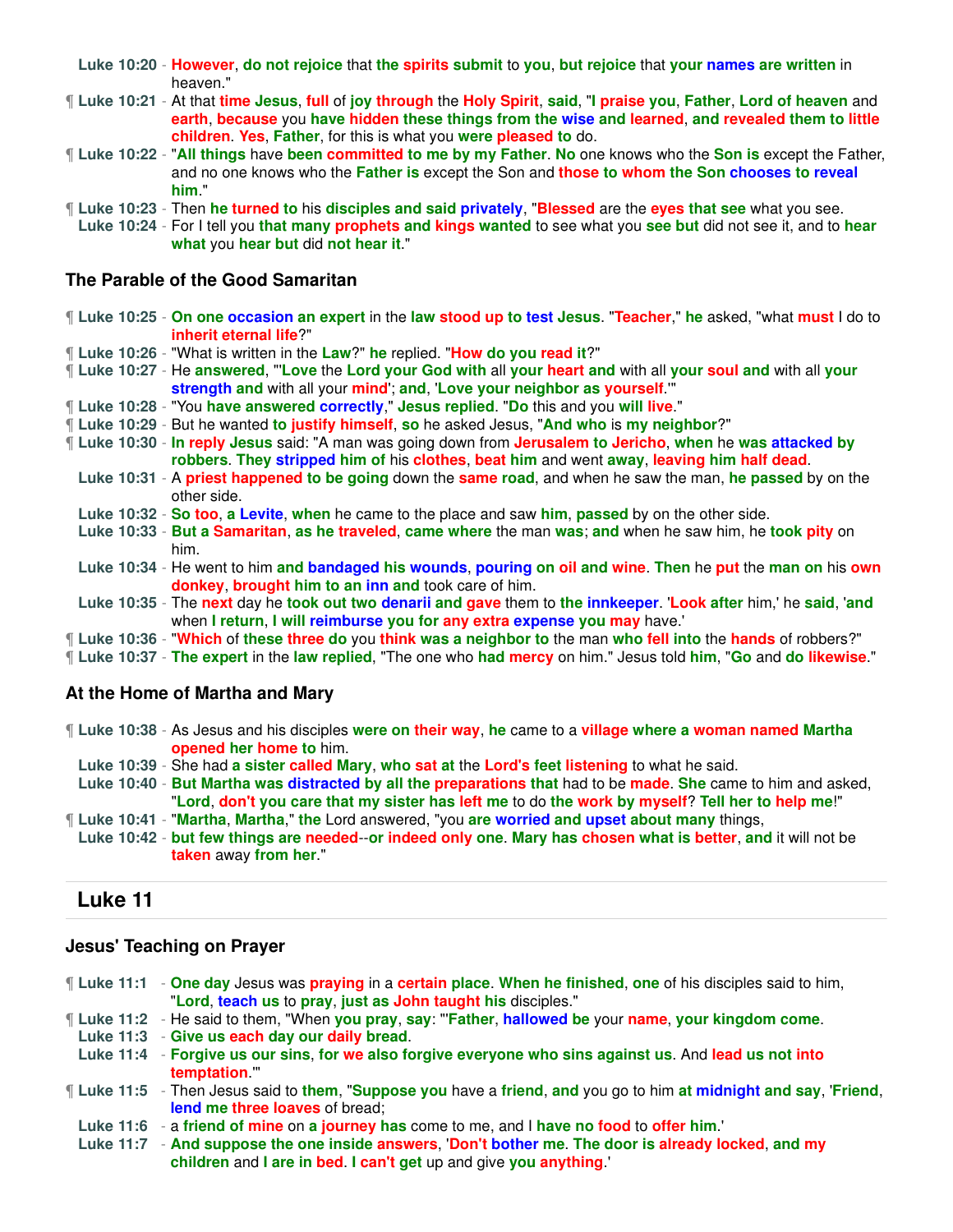- **Luke 11:8** I tell you, **even though he** will **not get** up and give you the **bread because of friendship**, **yet** because of **your shameless audacity he will surely get** up and give you as **much as you need**.
- ¶ **Luke 11:9** "So I say to **you**: **Ask and** it will be **given to you**; **seek** and you will **find**; **knock and** the door will be **opened to** you.
- **Luke 11:10 For everyone who asks receives**; **the** one **who seeks finds**; **and** to the one **who knocks**, **the** door will be opened.
- ¶ **Luke 11:11** "Which of **you fathers**, **if** your **son asks** for **a fish**, **will** give him **a snake instead**?
- **Luke 11:12 Or if he asks** for **an egg**, **will** give him **a scorpion**?

**Luke 11:13** - If you **then**, **though you are evil**, **know how to give good gifts to your children**, **how much more will your Father in heaven give the Holy Spirit to** those **who ask** him!"

#### **Jesus and Beelzebul**

- ¶ **Luke 11:14** Jesus **was driving out a demon that was mute**. **When** the **demon left**, the man who had **been mute spoke**, **and** the crowd was **amazed**.
- **Luke 11:15 But some** of **them said**, "**By Beelzebul**, **the prince of demons**, **he is driving** out demons."
- **Luke 11:16 Others tested him by asking for** a **sign from** heaven.
- ¶ **Luke 11:17 Jesus knew their thoughts and** said to **them**: "**Any kingdom divided** against itself will **be ruined**, **and** a **house divided** against itself will **fall**.
- **Luke 11:18 If Satan is divided against himself**, **how can his kingdom stand**? **I say this because you claim that** I drive out demons by Beelzebul.
- **Luke 11:19** Now if I drive out demons by **Beelzebul**, **by whom do your followers drive them out**? **So then**, they will be **your judges**.
- **Luke 11:20** But if I drive out demons by **the finger of God**, **then** the kingdom of God has come **upon** you.
- ¶ **Luke 11:21** "When **a strong man**, **fully armed**, **guards his own house**, **his possessions are safe**.
- **Luke 11:22** But when **someone stronger attacks and overpowers him**, **he takes away the armor in** which the **man trusted and divides up his plunder**.
- ¶ **Luke 11:23** "Whoever is **not with** me **is against me**, and whoever does **not gather with me scatters**.
- ¶ **Luke 11:24** "**When an impure spirit comes out** of a **person**, **it goes through arid places seeking rest and** does not **find it**. Then **it says**, '**I** will **return** to the **house I left**.'
	- **Luke 11:25** When **it arrives**, **it finds the house swept clean and** put in **order**.
	- **Luke 11:26** Then it **goes and takes seven other spirits more wicked than itself**, **and they go** in **and live there**. And **the final condition of that person is worse than** the first."
- ¶ **Luke 11:27** As Jesus was **saying these things**, **a woman in** the crowd **called out**, "**Blessed** is the **mother who gave you birth and nursed you**."
- ¶ **Luke 11:28** He **replied**, "**Blessed rather are** those **who hear the word** of God **and obey it**."

### **The Sign of Jonah**

- ¶ **Luke 11:29** As the **crowds increased**, **Jesus** said, "This is **a wicked generation**. **It asks** for a **sign**, **but none will** be **given it except** the sign of Jonah.
	- **Luke 11:30 For as Jonah was** a sign to **the Ninevites**, **so** also **will the** Son of **Man be** to this generation.
	- **Luke 11:31 The Queen of the South will rise at** the judgment with the people of this generation and **condemn them**, **for she came** from **the ends of** the **earth to listen to Solomon's wisdom**; and now something greater **than Solomon is** here.
	- **Luke 11:32** The **men of Nineveh will** stand up at the judgment with this generation and **condemn it**, for **they repented at the preaching of Jonah**; **and** now something greater **than Jonah is** here.

### **The Lamp of the Body**

- ¶ **Luke 11:33** "No **one lights a lamp and puts** it in **a place where it** will **be hidden**, **or under a bowl**. **Instead they put** it **on its stand**, **so** that those **who come in may see** the light.
	- **Luke 11:34 Your eye is the lamp of** your **body**. **When** your **eyes are healthy**, **your** whole body also is full of **light**. **But** when they **are unhealthy**, **your** body also is full **of darkness**.
	- **Luke 11:35 See to it**, **then**, **that** the **light within you** is **not darkness**.
	- **Luke 11:36 Therefore**, **if** your whole **body is** full of **light**, **and no part of it dark**, **it** will be just **as full** of **light as when** a **lamp shines its light on** you."

### **Woes on the Pharisees and the Experts in the Law**

¶ **Luke 11:37** - When Jesus **had finished speaking**, a **Pharisee invited him** to **eat with him**; **so** he went in **and reclined** at the **table**.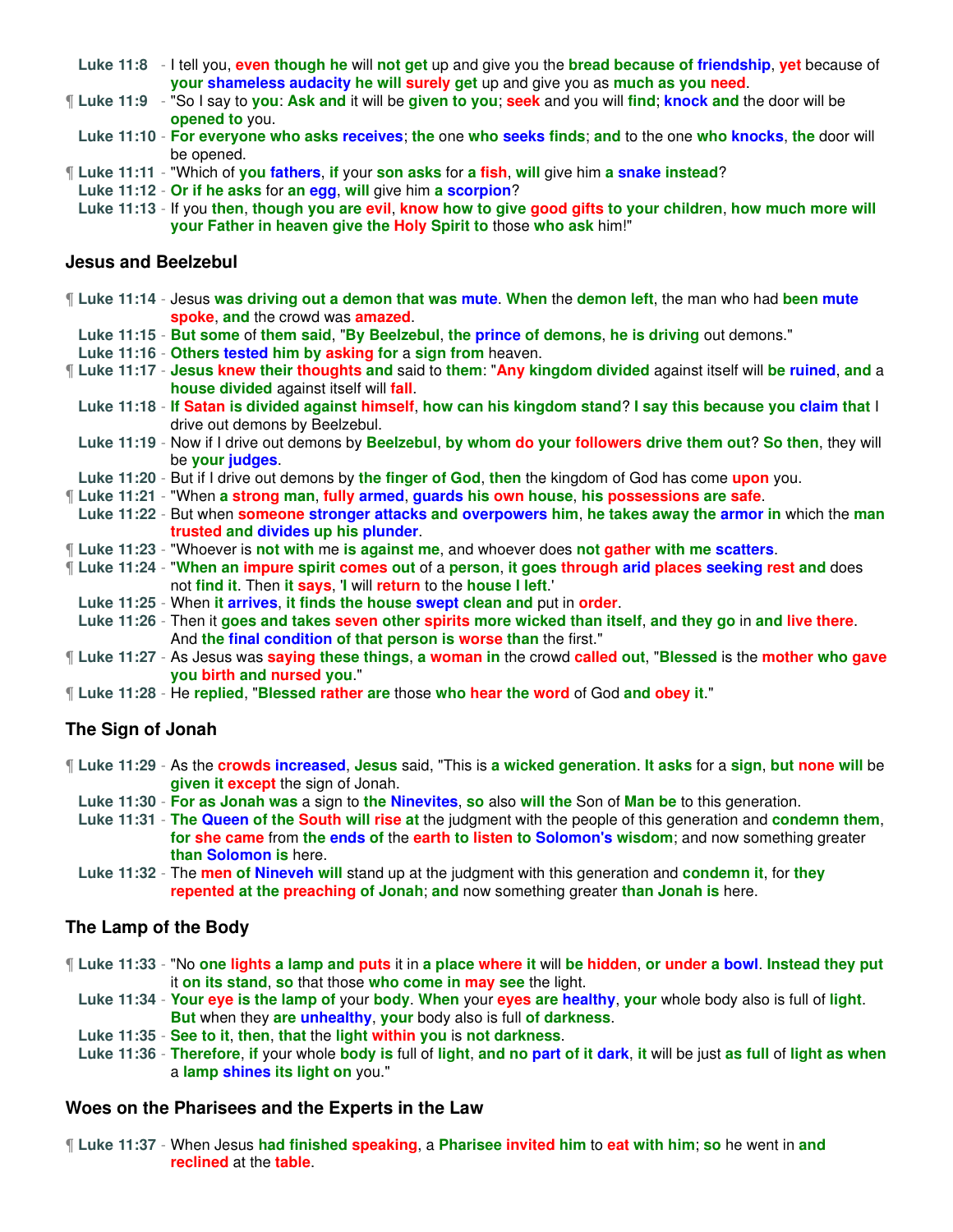|  | Luke 11:38 - But the Pharisee was surprised when he noticed that Jesus did not first wash before the meal.                                                  |
|--|-------------------------------------------------------------------------------------------------------------------------------------------------------------|
|  | Luke 11:39 - Then the Lord said to him, "Now then, you Pharisees clean the outside of the cup and dish, but inside<br>you are full of greed and wickedness. |
|  | Luke 11:40 - You foolish people! Did not the one who made the outside make the inside also?                                                                 |
|  | Luke 11:41 - But now as for what is inside you--be generous to the poor, and everything will be clean for you.                                              |
|  | I Luke 11:42 - "Woe to you Pharisees, because you give God a tenth of your mint, rue and all other kinds of garden                                          |
|  | herbs, but you neglect justice and the love of God. You should have practiced the latter without                                                            |
|  | leaving the former undone.                                                                                                                                  |
|  | I Luke 11:43 - "Woe to you Pharisees, because you love the most important seats in the synagogues and respectful                                            |
|  | greetings in the marketplaces.                                                                                                                              |
|  | [Luke 11:44 - "Woe to you, because you are like unmarked graves, which people walk over without knowing it."                                                |
|  | If Luke 11:45 - One of the experts in the law answered him, "Teacher, when you say these things, you insult us                                              |
|  | also."                                                                                                                                                      |
|  | If Luke 11:46 - Jesus replied, "And you experts in the law, woe to you, because you load people down with burdens                                           |
|  | they can hardly carry, and you yourselves will not lift one finger to help them.                                                                            |
|  | If Luke 11:47 - "Woe to you, because you build tombs for the prophets, and it was your ancestors who killed them.                                           |
|  | Luke 11:48 - So you testify that you approve of what your ancestors did; they killed the prophets, and you build                                            |
|  | their tombs.                                                                                                                                                |
|  | Luke 11:49 - Because of this, God in his wisdom said, 'I will send them prophets and apostles, some of whom                                                 |
|  | they will kill and others they will persecute.                                                                                                              |
|  | Luke 11:50 - Therefore this generation will be held responsible for the blood of all the prophets that has been shed<br>since the beginning of the world,   |
|  | Luke 11:51 - from the blood of Abel to the blood of Zechariah, who was killed between the altar and the sanctuary.                                          |
|  | Yes, I tell you, this generation will be held responsible for it all.                                                                                       |
|  | Luke 11:52 - "Woe to you experts in the law, because you have taken away the key to knowledge. You yourselves                                               |
|  | have not entered, and you have hindered those who were entering."                                                                                           |
|  | Luke 11:53 - When Jesus went outside, the Pharisees and the teachers of the law began to oppose him fiercely                                                |
|  | and to besiege him with questions,                                                                                                                          |
|  | Luke 11:54 - waiting to catch him in something he might say.                                                                                                |
|  |                                                                                                                                                             |

## **Luke 13**

### **Repent or Perish**

- ¶ **Luke 13:1** Now there **were some present at** that **time who told Jesus about the Galileans whose blood Pilate had mixed with their sacrifices**.
- **Luke 13:2** Jesus **answered**, "**Do** you **think that these Galileans were worse sinners than** all the **other Galileans because they suffered this way**?
- **Luke 13:3** I tell you, no! But unless you repent, you too will all perish.
- **Luke 13:4 Or those eighteen who died when the tower in Siloam fell on** them--do you **think they were more guilty than** all the **others living** in Jerusalem?
- **Luke 13:5** I tell you, no! But unless you repent, you too will all perish."
- ¶ **Luke 13:6** Then he told this **parable**: "**A man had a fig tree growing in his vineyard**, **and** he went to look for fruit on it but **did** not **find** any.
- **Luke 13:7** So he said to the man **who took care** of **the vineyard**, '**For three years now I've been coming** to look for fruit on **this fig** tree **and haven't found any**. **Cut** it **down**! **Why should it use up** the **soil**?'
- ¶ **Luke 13:8** "'Sir,' the **man replied**, '**leave it alone for one more year**, **and I'll dig around it and fertilize it**.
- **Luke 13:9** If **it bears fruit next year**, **fine**! **If not**, **then cut** it down.'"

### **Jesus Heals a Crippled Woman on the Sabbath**

- ¶ **Luke 13:10** On **a Sabbath Jesus** was **teaching in** one of the **synagogues**,
- **Luke 13:11** and a **woman was there who** had **been crippled by a spirit for eighteen years**. **She was bent over and could not straighten up** at all.
- **Luke 13:12** When **Jesus saw her**, **he called her forward and** said to **her**, "**Woman**, **you are set free from your infirmity**."
- **Luke 13:13** Then he **put his hands on her**, **and immediately she straightened up** and **praised** God.
- ¶ **Luke 13:14 Indignant because Jesus had healed** on the **Sabbath**, **the synagogue leader said** to the people, "There **are six days for work**. **So come** and **be healed** on those **days**, **not on** the Sabbath."
- ¶ **Luke 13:15** The Lord answered him, "**You hypocrites**! **Doesn't each of** you on the **Sabbath untie your ox or donkey from the stall and lead it** out to **give it water**?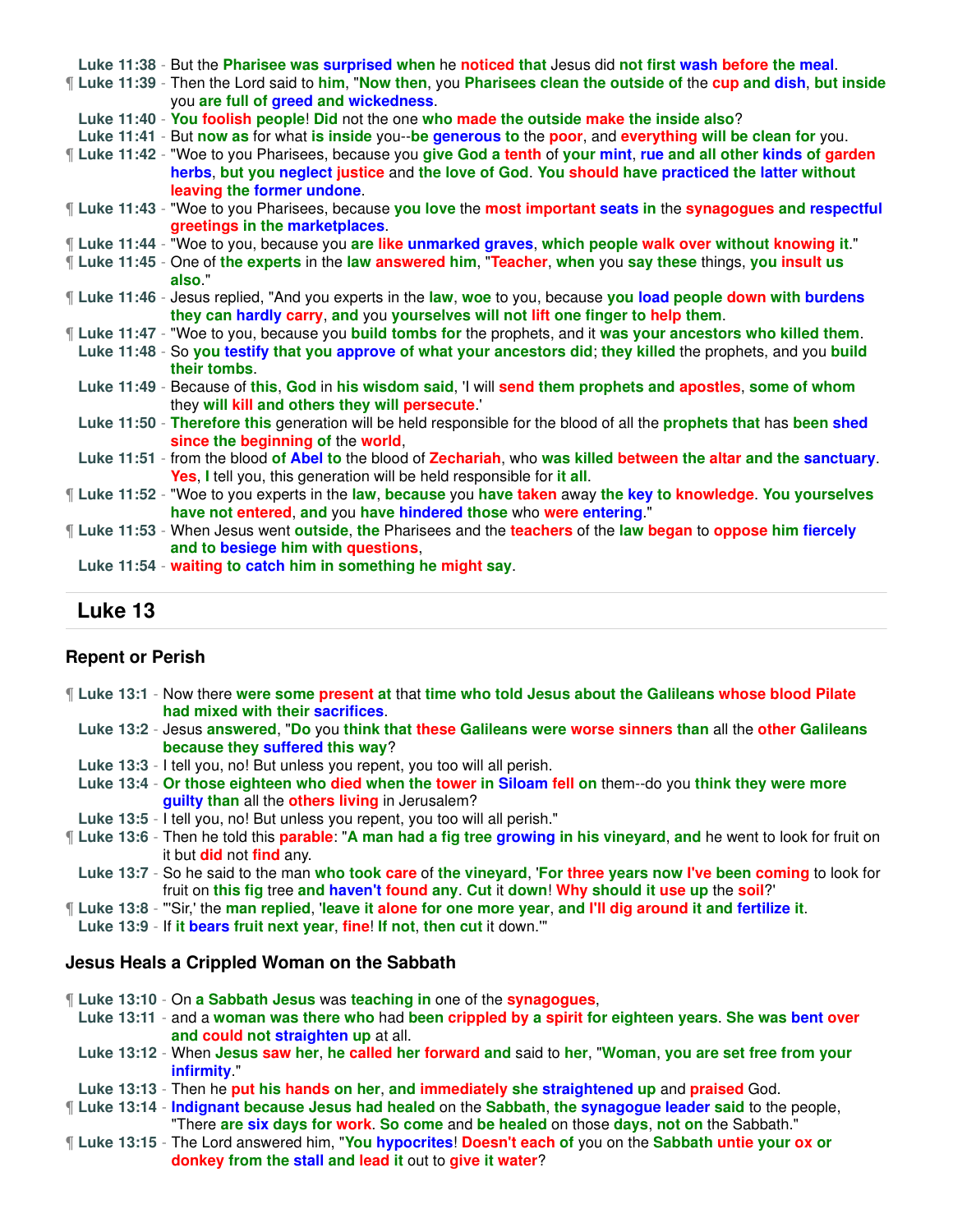**Luke 13:16** - **Then should not this woman**, **a daughter** of **Abraham**, **whom Satan has kept bound for eighteen long years**, **be set free on** the Sabbath **day from what bound her**?"

¶ **Luke 13:17** - When he said **this**, **all his opponents were humiliated**, **but** the people were **delighted with** all **the wonderful things** he **was doing**.

#### **The Parables of the Mustard Seed and the Yeast**

- ¶ **Luke 13:18** Then Jesus asked, "What is the kingdom of God **like**? **What** shall I **compare it** to?
- **Luke 13:19** It is like a **mustard seed**, **which a man took** and **planted** in **his garden**. **It grew** and **became a tree**, and **the birds perched in its branches**."
- ¶ **Luke 13:20** Again he asked, "What shall I **compare the** kingdom of **God to**?
- **Luke 13:21** It is **like yeast that** a **woman took and mixed into about sixty pounds of flour until it worked all through the dough**."

#### **The Narrow Door**

- ¶ **Luke 13:22** Then Jesus **went through the towns and villages**, **teaching as he made his** way to Jerusalem.
- **Luke 13:23 Someone asked** him, "**Lord**, **are only a few people going** to be **saved**?" **He** said to them,
- **Luke 13:24** "**Make every effort to enter through the narrow door**, **because many**, **I** tell you, **will try to enter and** will not be **able** to.
- **Luke 13:25 Once the owner** of the **house gets up and closes the door**, **you** will **stand outside knocking and pleading**, '**Sir**, **open the door for us**.' "**But** he **will answer**, '**I** don't know you or where you come from.'
- ¶ **Luke 13:26** "Then you will say, '**We ate and drank with** you, and **you taught in our streets**.'
- ¶ **Luke 13:27** "But he **will reply**, '**I** don't know you or where you come **from**. **Away** from **me**, **all you evildoers**!' ¶ **Luke 13:28** - "There will **be weeping there**, **and gnashing of teeth**, **when** you **see Abraham**, **Isaac and Jacob and** all the **prophets in** the kingdom of God, but you **yourselves thrown** out.
	- **Luke 13:29** People will come **from east and west and north and south**, **and will take their places at** the **feast** in the kingdom of God.
	- **Luke 13:30 Indeed there** are those who **are last who** will **be first**, **and first who** will **be last**."

#### **Jesus' Sorrow for Jerusalem**

- ¶ **Luke 13:31** At that **time some Pharisees came** to Jesus and said to **him**, "**Leave this place** and **go somewhere else**. **Herod wants** to **kill you**."
- ¶ **Luke 13:32** He **replied**, "**Go tell that fox**, '**I will keep on driving** out **demons** and **healing people today** and tomorrow, and on the **third** day I **will reach my goal**.'
	- **Luke 13:33 In any case**, **I must press on today** and tomorrow and the next day--**for surely no prophet can die outside Jerusalem**!
- ¶ **Luke 13:34** "**Jerusalem**, **Jerusalem**, **you who kill** the prophets **and stone those sent** to **you**, **how often I have longed** to **gather your children together**, as **a hen gathers her chicks under her wings**, **and** you were **not willing**.
	- **Luke 13:35 Look**, **your house is left to you desolate**. **I** tell you, you will not **see me again** until you say, '**Blessed is he who comes** in the **name** of the Lord.'"

## **Luke 14**

#### **Jesus at a Pharisee's House**

- ¶ **Luke 14:1 One Sabbath**, **when** Jesus **went** to **eat in** the house of **a prominent Pharisee**, **he was being carefully watched**.
- **Luke 14:2** There in **front** of him was a **man suffering from abnormal swelling of** his **body**.
- **Luke 14:3** Jesus asked the **Pharisees and experts** in the **law**, "**Is it lawful to heal on** the **Sabbath or not**?"
- **Luke 14:4** But **they remained silent**. **So taking hold of** the man, **he healed** him and sent him on his way.
- ¶ **Luke 14:5** Then he asked them, "**If one** of you has a **child or an ox that falls into a well on** the Sabbath **day**, will you **not immediately pull it** out?"
- **Luke 14:6** And they **had nothing** to say.
- ¶ **Luke 14:7** When he **noticed how the guests picked the places of honor at** the **table**, **he** told them this **parable**:
- **Luke 14:8** "When **someone invites you** to **a wedding feast**, **do** not take the place of **honor**, **for** a **person more distinguished than** you may have been invited.
- **Luke 14:9 If so**, **the host who invited both** of you will come and say to you, '**Give this person your seat**.' **Then**, **humiliated**, **you** will have to take the **least important place**.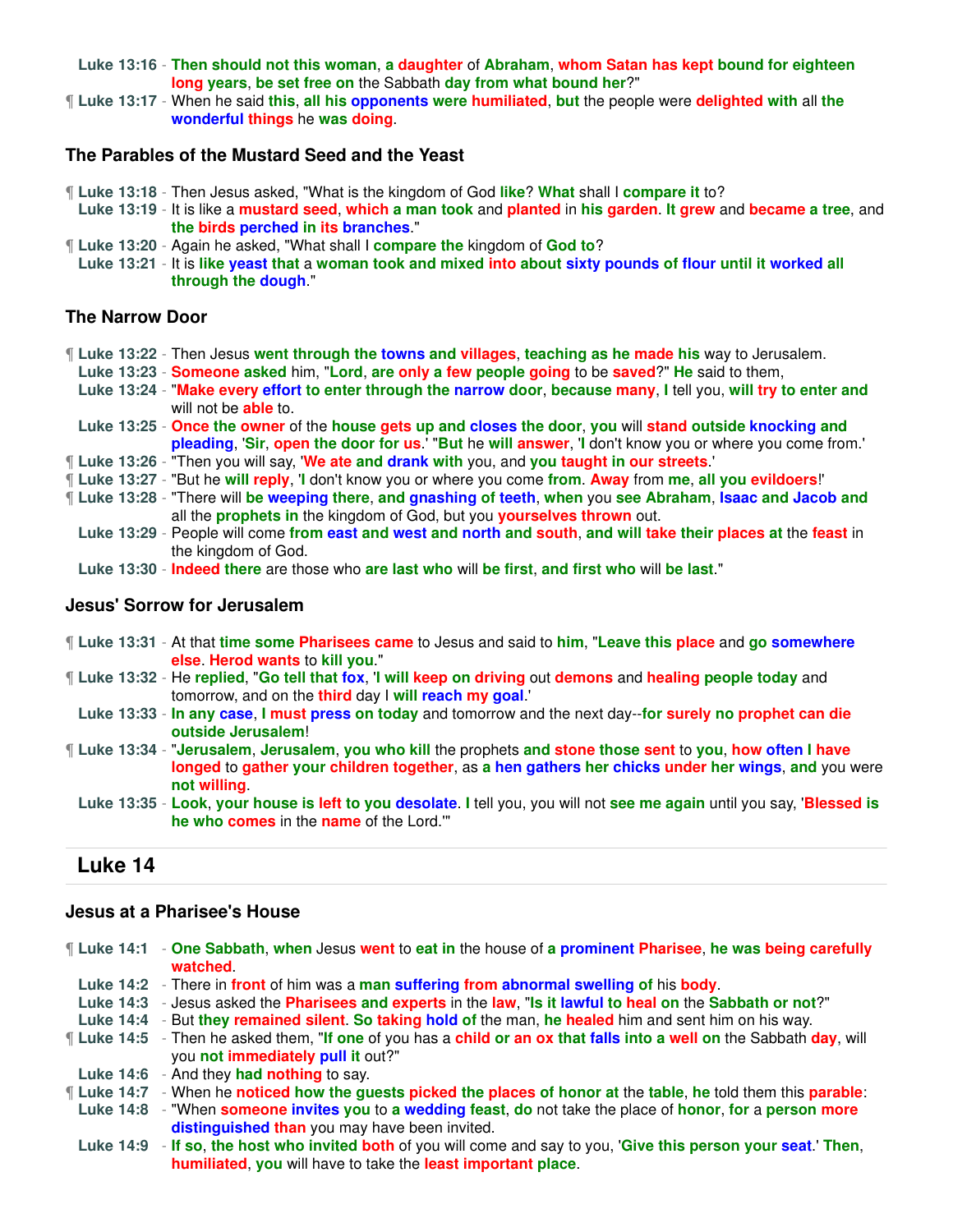**Luke 14:10** - But when you **are invited**, **take the lowest place**, so that when **your host comes**, **he** will say to **you**, '**Friend**, **move up** to **a better place**.' **Then** you will **be honored in** the **presence** of all the **other guests**.

**Luke 14:11** - For all those who **exalt** themselves will be **humbled**, and those who **humble** themselves will be **exalted**."

- ¶ **Luke 14:12** Then Jesus said to **his host**, "**When** you give **a luncheon or dinner**, **do not invite your friends**, **your** brothers or **sisters**, **your relatives**, **or your rich neighbors**; **if** you **do**, **they may invite you back** and so you will be repaid.
	- **Luke 14:13** But when you give **a banquet**, **invite the** poor, the crippled, the **lame**, **the** blind,
	- **Luke 14:14** and you will **be blessed**. **Although they cannot repay you**, you will be **repaid at the resurrection of** the **righteous**."

### **The Parable of the Great Banquet**

- ¶ **Luke 14:15 When one** of **those at** the table with **him heard** this, he said to **Jesus**, "**Blessed** is the one who **will eat at** the feast in the **kingdom** of **God**."
- ¶ **Luke 14:16** Jesus **replied**: "**A certain man was preparing a great banquet and invited many guests**.
	- **Luke 14:17** At the **time** of **the banquet he sent his servant to tell those** who had been **invited**, '**Come**, **for everything is now ready**.'
- ¶ **Luke 14:18** "But they **all alike began** to **make excuses**. **The first said**, 'I have just **bought a field**, **and** I **must go** and see **it**. **Please** excuse me.'
- ¶ **Luke 14:19** "Another said, 'I have just **bought five yoke of oxen**, **and I'm on my way to try them out**. **Please** excuse me.'
- ¶ **Luke 14:20** "Still another said, '**I just got married**, **so** I **can't come**.'
- ¶ **Luke 14:21** "The servant **came** back **and reported this** to his **master**. **Then** the **owner** of the **house became angry** and **ordered his** servant, 'Go **out quickly into the streets and alleys of** the **town** and **bring in** the poor, the crippled, the **blind and** the lame.'
- ¶ **Luke 14:22** "'**Sir**,' the **servant said**, '**what you ordered has been done**, **but there** is **still room**.'
- ¶ **Luke 14:23** "Then the **master told** his servant, 'Go out to **the roads and country lanes and compel them** to come in, so that my house will **be full**.
- **Luke 14:24** I tell you, not one of those who **were invited will get a taste of my banquet**.'"

### **The Cost of Being a Disciple**

¶ **Luke 14:25** - **Large crowds were traveling with** Jesus, **and turning to** them he said: **Luke 14:26** - "If **anyone comes to** me and does **not hate father** and **mother**, **wife and children**, **brothers** and **sisters**--**yes**, **even their own life**--**such a person cannot** be my disciple. **Luke 14:27** - And whoever does **not carry their cross and follow me cannot** be my disciple. ¶ **Luke 14:28** - "Suppose one of **you wants** to **build a tower**. **Won't you first** sit down **and estimate the cost to see if** you **have enough money to complete it**? **Luke 14:29** - For if **you lay the foundation and** are not able to **finish it**, **everyone who sees it will ridicule you**, **Luke 14:30** - **saying**, 'This **person began** to **build and wasn't able** to finish.' ¶ **Luke 14:31** - "Or suppose a **king is about** to go **to war against another king**. **Won't he first** sit down **and consider whether he is able with ten thousand men to oppose the one coming against** him **with twenty thousand**? **Luke 14:32** - If he is not **able**, **he** will **send a delegation while** the **other is** still a **long** way **off** and **will ask for terms of peace**. **Luke 14:33** - In the **same way**, **those of** you who do not give **up everything** you **have cannot** be my **disciples**. ¶ **Luke 14:34** - "**Salt is good**, **but** if **it loses its saltiness**, **how can it** be **made salty again**? **Luke 14:35** - It is **fit neither for** the **soil nor for the manure pile**; **it is thrown out**. "**Whoever has ears to hear**, **let them hear**."

## **Luke 15**

### **The Parable of the Lost Sheep**

- ¶ **Luke 15:1 Now** the **tax collectors and sinners were all gathering around to hear Jesus**.
- **Luke 15:2** But the **Pharisees** and the **teachers** of the **law muttered**, "**This man welcomes sinners and eats with** them."
- ¶ **Luke 15:3** Then Jesus **told** them this **parable**:
	- **Luke 15:4** "Suppose one of you has **a hundred sheep and** loses one of **them**. **Doesn't he leave the ninety-nine in the open country** and **go after** the lost **sheep until** he finds it?
	- **Luke 15:5** And when he finds **it**, **he joyfully puts** it on **his shoulders**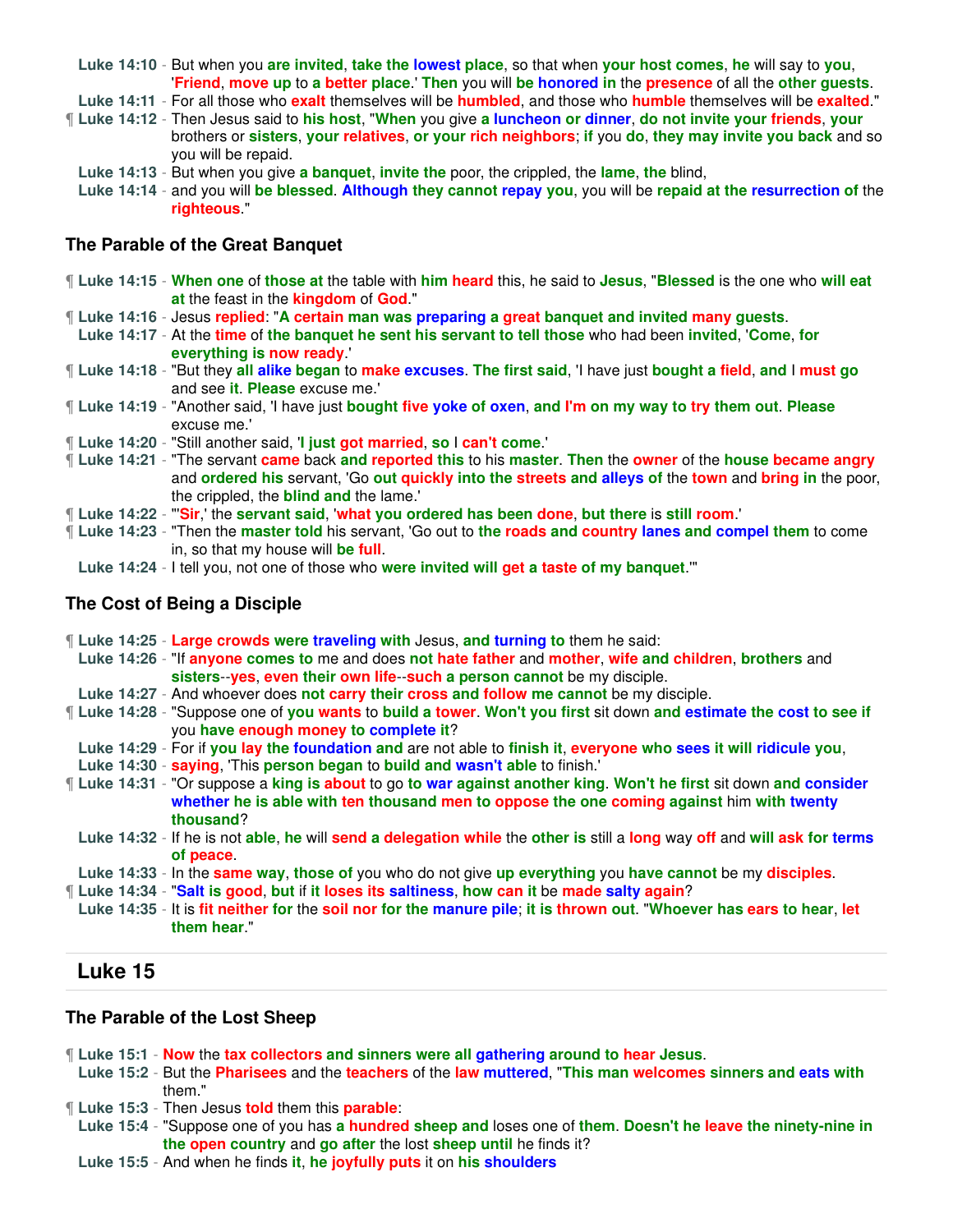**Luke 15:6** - **and goes home**. Then **he calls his friends** and neighbors together and says, 'Rejoice with me; I have found my lost sheep.'

**Luke 15:7** - I tell you that in the same **way there** will be **more rejoicing** in **heaven over** one sinner who **repents than over ninety-nine righteous persons who do not need to repent**.

### **The Parable of the Lost Coin**

- ¶ **Luke 15:8** "**Or** suppose a **woman has ten silver coins and** loses **one**. **Doesn't she light a lamp**, **sweep the** house **and search carefully until** she finds it?
	- **Luke 15:9** And **when she** finds **it**, **she calls her friends** and neighbors together and says, 'Rejoice with me; I have found my **lost coin**.'
	- **Luke 15:10** In the same **way**, **I** tell you, there **is rejoicing** in the **presence** of the **angels of God over** one sinner who repents."

### **The Parable of the Lost Son**

| If Luke 15:11 - Jesus continued: "There was a man who had two sons.<br>Luke 15:12 - The younger one said to his father, 'Father, give me my share of the estate.' So he divided his<br>property between them.                                                                                                                           |
|-----------------------------------------------------------------------------------------------------------------------------------------------------------------------------------------------------------------------------------------------------------------------------------------------------------------------------------------|
| If Luke 15:13 - "Not long after that, the younger son got together all he had, set off for a distant country and there<br>squandered his wealth in wild living.                                                                                                                                                                         |
| Luke 15:14 - After he had spent everything, there was a severe famine in that whole country, and he began to be<br>in need.                                                                                                                                                                                                             |
| Luke 15:15 - So he went and hired himself out to a citizen of that country, who sent him to his fields to feed pigs.<br>Luke 15:16 - He longed to fill his stomach with the pods that the pigs were eating, but no one gave him<br>anything                                                                                             |
| If Luke 15:17 - "When he came to his senses, he said, 'How many of my father's hired servants have food to spare,<br>and here I am starving to death!                                                                                                                                                                                   |
| Luke 15:18 - I will set out and go back to my father and say to him: Father, I have sinned against heaven and against<br>you.                                                                                                                                                                                                           |
| Luke 15:19 - I am no longer worthy to be called your son; make me like one of your hired servants.'<br>Luke 15:20 - So he got up and went to his father. "But while he was still a long way off, his father saw him and was<br>filled with compassion for him; he ran to his son, threw his arms around him and kissed him.             |
| If Luke 15:21 - "The son said to him, 'Father, I have sinned against heaven and against you. I am no longer worthy to be<br>called your son.'                                                                                                                                                                                           |
| If Luke 15:22 - "But the father said to his servants, 'Quick! Bring the best robe and put it on him. Put a ring on his<br>finger and sandals on his feet.                                                                                                                                                                               |
| Luke 15:23 - Bring the fattened calf and kill it. Let's have a feast and celebrate.<br>Luke 15:24 - For this son of mine was dead and is alive again; he was lost and is found.' So they began to celebrate.                                                                                                                            |
| If Luke 15:25 - "Meanwhile, the older son was in the field. When he came near the house, he heard music and<br>dancing.                                                                                                                                                                                                                 |
| Luke 15:26 - So he called one of the servants and asked him what was going on.<br>Luke 15:27 - 'Your brother has come,' he replied, 'and your father has killed the fattened calf because he has him<br>back safe and sound.'                                                                                                           |
| <b>[ Luke 15:28 - "The older brother became angry and refused to go in. So his father went out and pleaded with him.</b><br>Luke 15:29 - But he answered his father, 'Look! All these years I've been slaving for you and never disobeyed<br>your orders. Yet you never gave me even a young goat so I could celebrate with my friends. |
| Luke 15:30 - But when this son of yours who has squandered your property with prostitutes comes home, you<br>kill the fattened calf for him!'                                                                                                                                                                                           |
| [Luke 15:31 - "My son,' the father said, 'you are always with me, and everything I have is yours.<br>Luke 15:32 - But we had to celebrate and be glad, because this brother of yours was dead and is alive again; he<br>was lost and is found.""                                                                                        |
|                                                                                                                                                                                                                                                                                                                                         |

# **Luke 16**

### **The Parable of the Shrewd Manager**

- ¶ **Luke 16:1** Jesus told his **disciples**: "**There** was a rich **man whose manager was accused of wasting his possessions**.
	- **Luke 16:2** So he **called him** in and asked him, 'What is this I **hear about** you? **Give an account** of **your management**, **because** you cannot **be manager any longer**.'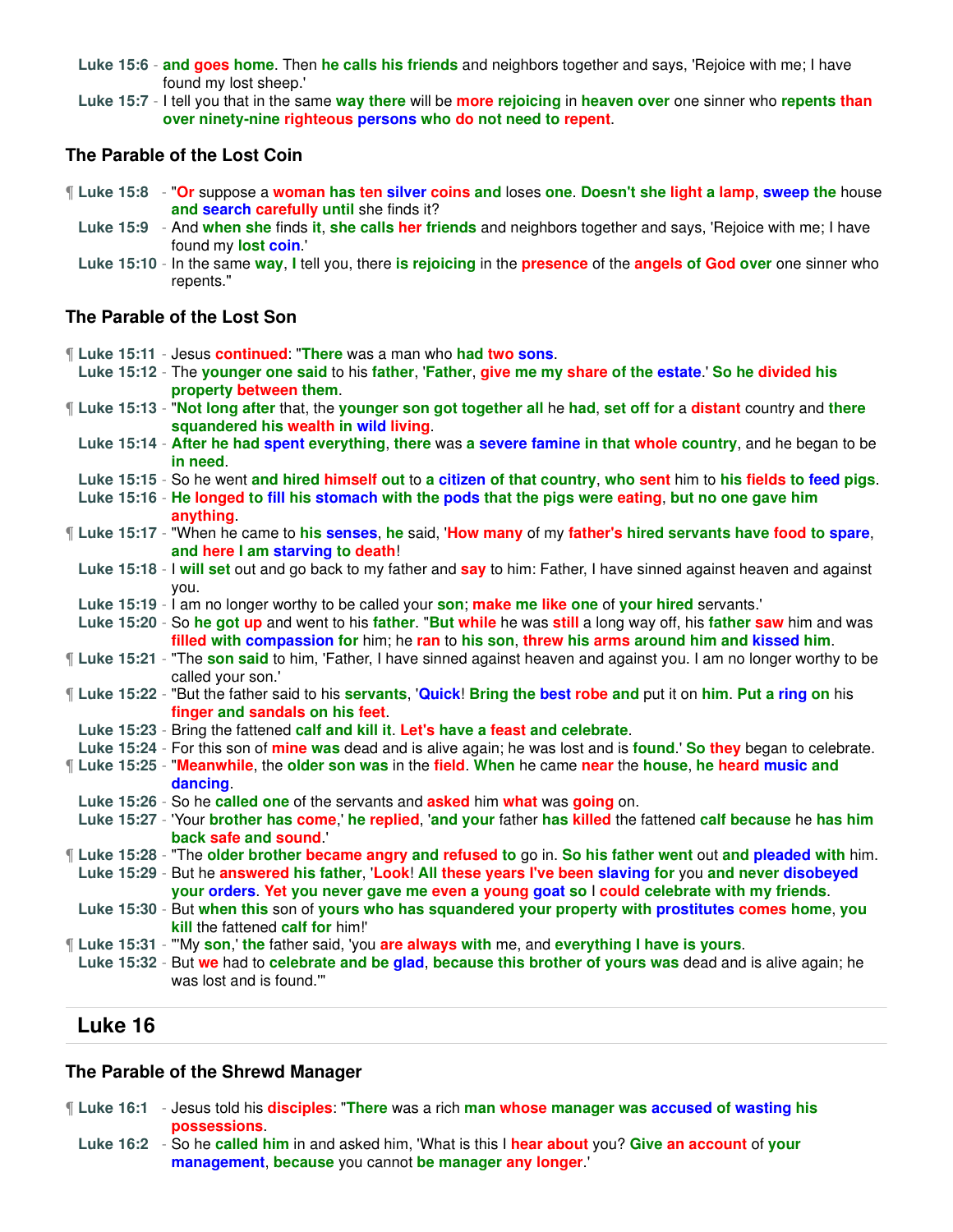|  | ¶ Luke 16:3 - "The manager said to himself, 'What shall I do now? My master is taking away my job. I'm not strong<br>enough to dig, and I'm ashamed to beg--                                               |
|--|------------------------------------------------------------------------------------------------------------------------------------------------------------------------------------------------------------|
|  | Luke 16:4 - I know what I'll do so that, when I lose my job here, people will welcome me into their houses.                                                                                                |
|  | <b>If Luke 16:5</b> - "So he called in each one of his master's debtors. He asked the first, 'How much do you owe my<br>master?'                                                                           |
|  | Luke 16:6 - "Nine hundred gallons of olive oil,' he replied. "The manager told him, 'Take your bill, sit down<br>quickly, and make it four hundred and fifty."                                             |
|  | [Luke 16:7 - "Then he asked the <b>second, 'And</b> how much do you <b>owe?' "A thousand bushels of wheat,' he</b> replied.<br>"He told him, 'Take your bill and make it eight hundred.'                   |
|  | If Luke 16:8 - "The master commended the dishonest manager because he had acted shrewdly. For the people of<br>this world are more shrewd in dealing with their own kind than are the people of the light. |
|  | Luke 16:9 - I tell you, use worldly wealth to gain friends for yourselves, so that when it is gone, you will be<br>welcomed into eternal dwellings.                                                        |
|  | I Luke 16:10 - "Whoever can be trusted with very little can also be trusted with much, and whoever is dishonest with<br>very little will also be dishonest with much.                                      |
|  | Luke 16:11 - So if you have not been trustworthy in handling worldly wealth, who will trust you with true riches?                                                                                          |
|  | Luke 16:12 - And if you have not been trustworthy with someone else's property, who will give you property of<br>your own?                                                                                 |
|  | If Luke 16:13 - "No one can serve two masters. Either you will hate the one and love the other, or you will be<br>devoted to the one and despise the other. You cannot serve both God and money."          |
|  | <b>Luke 16:14 - The Pharisees, who loved money, heard all this and were sneering at Jesus.</b>                                                                                                             |
|  |                                                                                                                                                                                                            |

**Luke 16:15** - He said to them, "You are **the ones who justify yourselves in** the **eyes of others**, **but God knows your hearts**. **What people value highly is detestable in God's sight**.

### **Additional Teachings**

|                                                                              |  |  | If Luke 16:16 - "The Law and the Prophets were proclaimed until John. Since that time, the good news of the |
|------------------------------------------------------------------------------|--|--|-------------------------------------------------------------------------------------------------------------|
| kingdom of God is being preached, and everyone is forcing their way into it. |  |  |                                                                                                             |

**Luke 16:17** - It is **easier for heaven** and **earth to disappear than** for the **least stroke of a pen to drop out** of the Law.

¶ **Luke 16:18** - "Anyone **who divorces his wife and marries another woman commits adultery**, **and** the man **who marries a divorced woman commits** adultery.

## **The Rich Man and Lazarus**

¶ **Luke 16:19** - "There was a rich man who **was dressed in purple and fine linen and lived in luxury every day**.

**Luke 16:20** - At **his gate was laid a beggar named Lazarus**, **covered with sores**

- **Luke 16:21 and longing to eat what fell from** the **rich man's table**. **Even the dogs came and licked his sores**.
- ¶ **Luke 16:22** "The time **came when the beggar died** and the **angels carried him to Abraham's side**. **The** rich **man also died** and **was buried**.
- **Luke 16:23 In Hades**, **where** he was **in torment**, **he looked up** and **saw Abraham far away**, **with Lazarus by his side**.
- **Luke 16:24** So he **called to** him, 'Father **Abraham**, **have pity on** me **and send** Lazarus **to dip the tip of** his **finger in water and cool my tongue**, **because I am in agony in this fire**.'
- ¶ **Luke 16:25** "**But Abraham replied**, '**Son**, **remember that** in **your lifetime you received your good things**, **while Lazarus received bad things**, but **now he is comforted here** and you are in agony.
- **Luke 16:26 And besides all this**, **between us** and you a **great chasm has been set in place**, so that **those who want** to **go from here** to you **cannot**, **nor can anyone cross over from there** to us.'
- ¶ **Luke 16:27** "He **answered**, '**Then I** beg you, **father**, **send** Lazarus to my **family**,
- **Luke 16:28** for I **have five brothers**. **Let him warn them**, so that they will **not also come** to this place **of torment**.'
- ¶ **Luke 16:29** "Abraham **replied**, '**They have Moses** and the **Prophets**; **let them listen** to them.'
- ¶ **Luke 16:30** "'**No**, **father Abraham**,' **he** said, 'but if **someone from** the **dead goes to** them, they **will repent**.'
- ¶ **Luke 16:31** "He said to **him**, '**If** they do **not listen to Moses** and the **Prophets**, **they** will not **be convinced even** if **someone rises from** the dead.'"

## **Luke 17**

### **Sin, Faith, Duty**

¶ **Luke 17:1** - Jesus said to his **disciples**: "**Things that cause people** to **stumble are bound to come**, **but woe** to **anyone through whom they come**.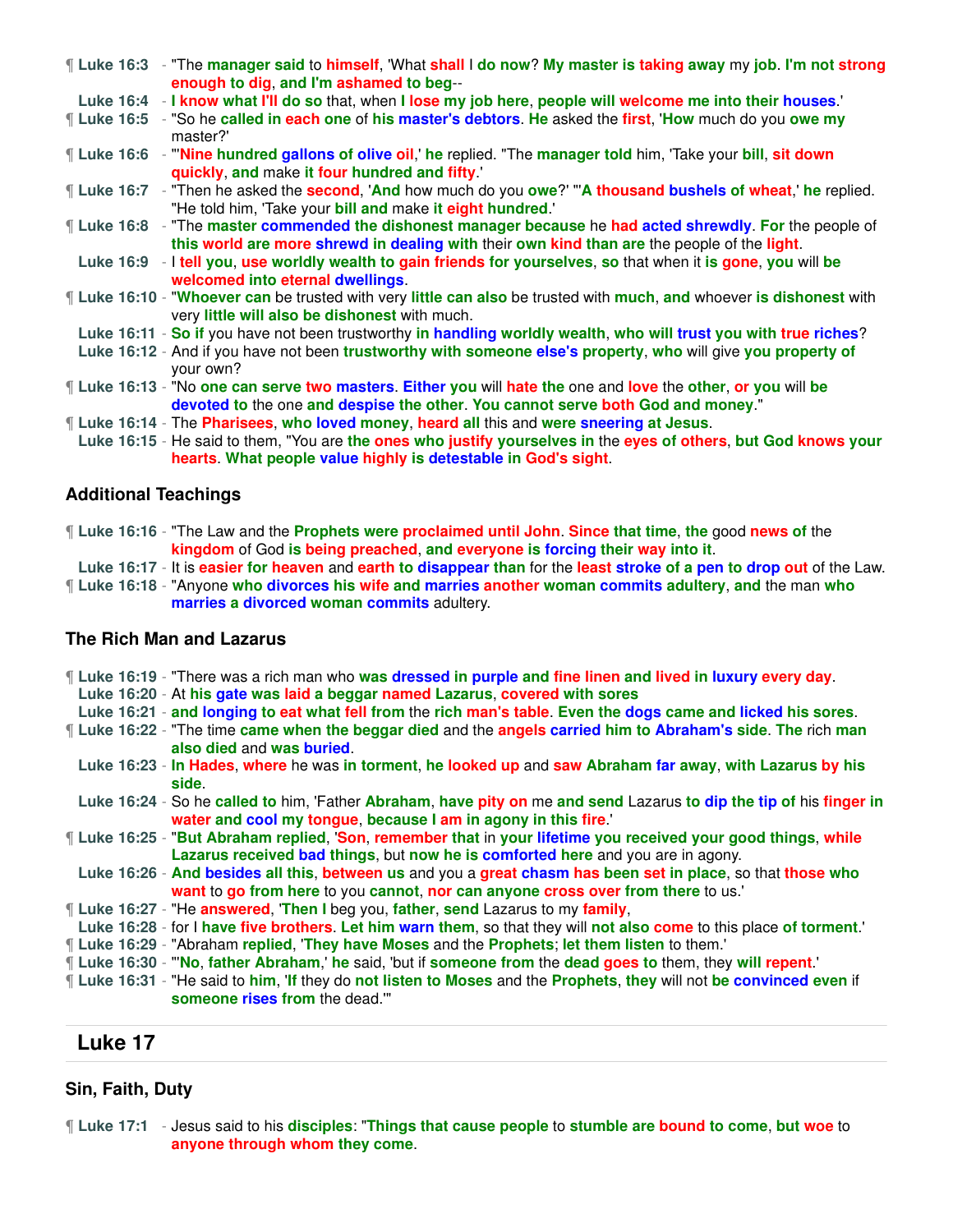- **Luke 17:2 It would be better for** them to be **thrown** into the **sea with a millstone tied around their neck than to cause one** of **these little ones to** stumble.
- **Luke 17:3 So watch yourselves**. "**If** your **brother or sister sins** against **you**, **rebuke them**; and if **they repent**, **forgive** them.
- **Luke 17:4 Even** if **they sin against you seven times in** a day **and seven times come** back to **you saying** '**I repent**,' **you must forgive** them."
- ¶ **Luke 17:5** The **apostles said** to the **Lord**, "**Increase our faith**!"
- ¶ **Luke 17:6** He replied, "If you **have faith as small as** a **mustard seed**, **you can say** to **this mulberry tree**, '**Be uprooted and planted** in the **sea**,' **and** it **will obey you**.
- ¶ **Luke 17:7** "**Suppose** one of you has a **servant plowing or looking after the sheep**. **Will he say** to the **servant when** he **comes** in from the **field**, '**Come along now and sit** down to eat'?
	- **Luke 17:8 Won't he rather say**, '**Prepare my supper**, **get yourself ready and wait on me while I eat** and **drink**; **after** that you **may** eat and drink'?
	- **Luke 17:9** Will **he thank the servant because** he **did what** he **was told** to do?
	- **Luke 17:10** So you **also**, **when** you **have done everything** you **were told** to **do**, **should say**, 'We **are unworthy servants**; **we** have **only done our duty**.'"

#### **Jesus Heals Ten Men With Leprosy**

- ¶ **Luke 17:11** Now on his **way** to **Jerusalem**, **Jesus traveled along the border between Samaria and Galilee**.
- **Luke 17:12** As he was **going into** a **village**, **ten men** who **had leprosy met** him. They **stood** at a **distance**
- **Luke 17:13 and called out** in a loud **voice**, "**Jesus**, **Master**, **have pity** on **us**!"
- ¶ **Luke 17:14** When he **saw them**, he **said**, "**Go**, **show yourselves to the priests**." And as they **went**, **they were cleansed**.
- ¶ **Luke 17:15** One of them, when he **saw he was healed**, **came back**, **praising** God in a loud voice.
- **Luke 17:16 He threw himself at Jesus**' **feet and thanked him**--and he was a **Samaritan**.
- ¶ **Luke 17:17** Jesus **asked**, "**Were not all ten cleansed**? **Where are** the **other nine**?
- **Luke 17:18** Has no **one returned** to **give praise to God except this foreigner**?"
- **Luke 17:19** Then he said to **him**, "**Rise and go**; **your** faith **has made you well**."

### **The Coming of the Kingdom of God**

¶ **Luke 17:20** - **Once**, **on being asked by** the **Pharisees when** the kingdom of **God would come**, **Jesus** replied, "The **coming of** the kingdom of God is **not something that can be observed**, **Luke 17:21** - **nor will people say**, '**Here it** is,' **or** '**There it is**,' **because the** kingdom of God is in **your midst**." ¶ **Luke 17:22** - Then he said to his **disciples**, "**The time** is **coming when** you **will long to see one** of the days of the Son of **Man**, **but** you will not see it. **Luke 17:23** - People **will tell** you, '**There he** is!' **or** '**Here** he **is**!' **Do not go running off after them**. **Luke 17:24** - For the Son of Man in **his day** will be like **the lightning**, **which flashes and lights up the sky from one end to** the other. **Luke 17:25** - But **first he** must **suffer many** things and be **rejected by this generation**. ¶ **Luke 17:26** - "Just as it was in the days **of Noah**, **so** also **will it** be in the days of the Son of Man. **Luke 17:27** - People were **eating**, **drinking**, **marrying and being given in marriage up** to the **day Noah entered the ark**. **Then the flood came** and destroyed them all. ¶ **Luke 17:28** - "It was the **same in** the days **of Lot**. **People** were eating and **drinking**, **buying and selling**, **planting and building**. **Luke 17:29** - But the **day Lot left Sodom**, **fire and sulfur rained down** from **heaven** and destroyed them all. ¶ **Luke 17:30** - "It will be **just like this on** the **day the** Son of Man **is revealed**. **Luke 17:31** - On that **day no** one who **is on the housetop**, **with possessions inside**, **should** go down to **get them**. **Likewise**, **no** one in the **field should** go **back for anything**. **Luke 17:32** - **Remember Lot's wife**! **Luke 17:33** - **Whoever tries to keep their** life will **lose** it, and whoever **loses** their life **will preserve it**. **Luke 17:34** - I tell you, on **that night two people** will be in **one bed**; **one** will be taken and the other left. **Luke 17:35** - **Two women will be grinding grain together**; **one** will be taken and the other left." ¶ **Luke 17:37** - "**Where**, **Lord**?" they **asked**. **He replied**, "**Where there** is **a dead body**, **there the vultures will gather**."

## **Luke 18**

### **The Parable of the Persistent Widow**

¶ **Luke 18:1** - Then Jesus told his **disciples a parable to show them that they should always pray and** not give up.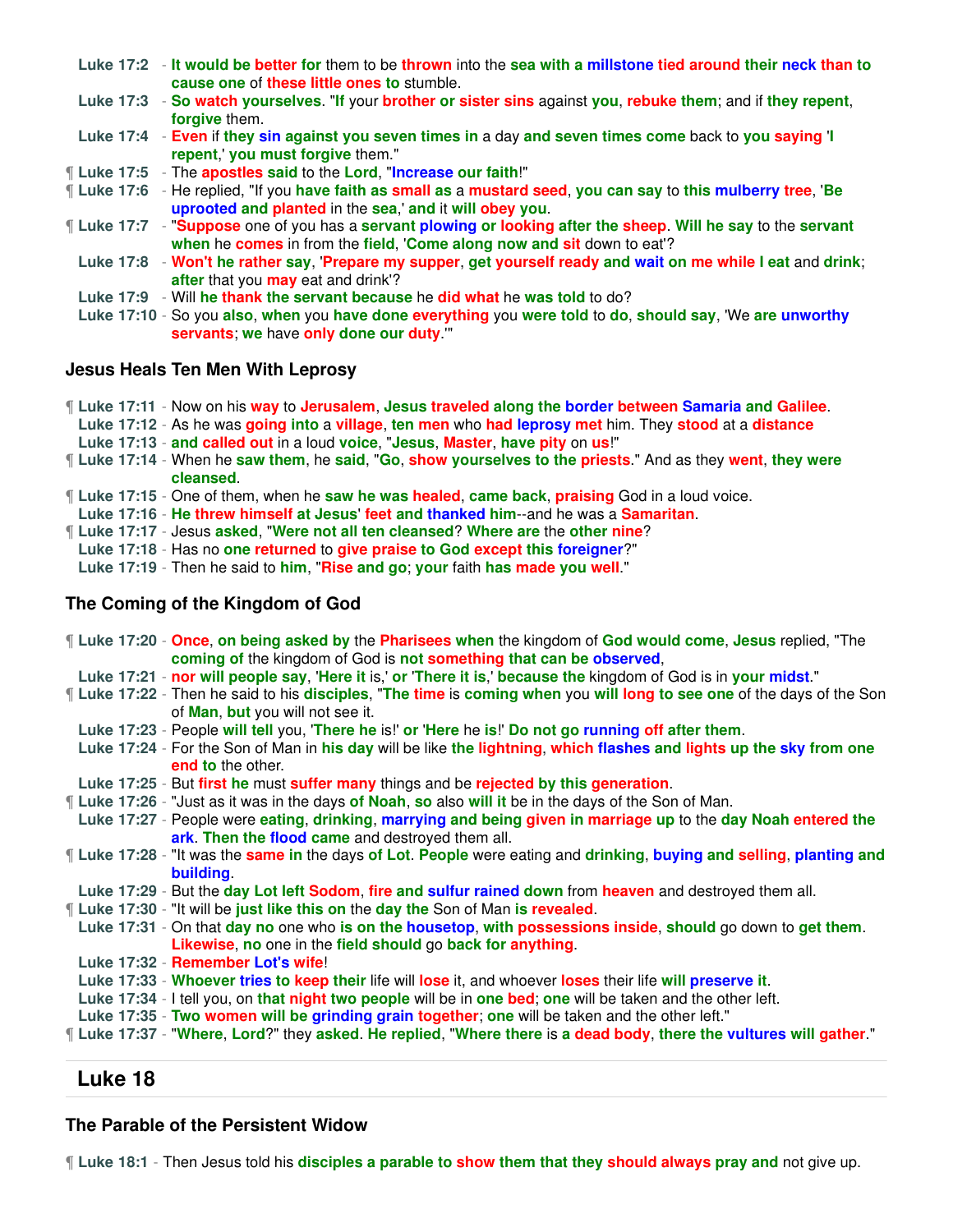**Luke 18:2** - He said: "In a **certain town there** was **a judge who neither feared God nor cared what** people **thought**.

**Luke 18:3** - And there was a **widow in** that **town who kept coming** to him with **the plea**, '**Grant me justice against my adversary**.'

- If Luke 18:4 "For some time he refused. But finally he said to himself, 'Even though I don't fear God or care what **people think**,
	- **Luke 18:5 yet** because **this widow keeps bothering me**, I will see that **she gets justice**, **so** that **she won't eventually come and attack me**!'"
- ¶ **Luke 18:6** And the Lord **said**, "**Listen** to what **the unjust judge says**.
- **Luke 18:7** And will **not God bring about justice for his chosen ones**, **who cry** out to **him day and night**? **Will he keep putting them off**?
- **Luke 18:8** I tell you, he will see that **they get justice**, **and quickly**. **However**, **when** the Son of **Man comes**, **will he find faith on** the **earth**?"

## **The Parable of the Pharisee and the Tax Collector**

- ¶ **Luke 18:9 To some** who **were confident of their own righteousness and looked down on everyone else**, **Jesus** told this parable:
- **Luke 18:10** "**Two men went** up to the **temple to pray**, **one a Pharisee and** the **other a tax** collector.
- **Luke 18:11** The **Pharisee stood by himself and prayed**: '**God**, **I thank you** that I **am not like other people robbers**, **evildoers**, **adulterers**--**or even like this tax** collector.
- **Luke 18:12 I fast twice a week and** give a **tenth** of all **I get**.'
- ¶ **Luke 18:13** "But the tax **collector stood** at a **distance**. **He would not even look up** to **heaven**, **but beat his breast and said**, '**God**, **have** mercy on **me**, **a sinner**.'
- ¶ **Luke 18:14** "I tell you that this **man**, **rather than** the **other**, **went home justified before** God. For all those who **exalt** themselves will be **humbled**, and those who **humble** themselves will be **exalted**."

### **The Little Children and Jesus**

- ¶ **Luke 18:15** People were **also bringing babies to** Jesus for him **to place his hands** on them. When the **disciples saw** this, **they rebuked** them.
	- **Luke 18:16** But Jesus called the **children to** him and **said**, "**Let the little children come** to me, and do **not hinder them**, for the kingdom of **God belongs to such as these**.
	- **Luke 18:17** Truly I tell **you**, **anyone** who will **not receive the** kingdom of God like a little **child** will **never enter** it."

## **The Rich and the Kingdom of God**

- ¶ **Luke 18:18** A **certain ruler asked him**, "**Good teacher**, **what must** I do to **inherit** eternal life?"
- ¶ **Luke 18:19** "**Why** do **you call me good**?" **Jesus answered**. "No **one is good**--**except God alone**.
- **Luke 18:20** You know **the commandments**: '**You** shall **not commit adultery**, **you** shall **not murder**, **you** shall **not steal**, **you** shall not **give false testimony**, **honor your father** and **mother**.'"
- ¶ **Luke 18:21** "All **these I** have **kept since** I was **a boy**," **he** said.
- ¶ **Luke 18:22** When **Jesus heard** this, he said to him, "**You still lack one thing**. **Sell everything** you **have and give to** the **poor**, and you will **have treasure in heaven**. **Then come**, **follow** me."
- ¶ **Luke 18:23** When he heard this, **he became very sad**, **because** he was **very wealthy**.
- **Luke 18:24** Jesus **looked at** him and said, "**How hard it** is for the rich to enter the kingdom of God!

**Luke 18:25** - **Indeed**, **it** is **easier** for **a camel to go through the eye of a needle than** for **someone** who **is rich** to enter the kingdom of God."

- ¶ **Luke 18:26** Those who heard **this asked**, "Who **then can** be **saved**?"
- ¶ **Luke 18:27** Jesus **replied**, "**What is impossible with man is possible with** God."
- ¶ **Luke 18:28 Peter** said to **him**, "**We have left all we had to follow** you!"
- ¶ **Luke 18:29** "Truly I tell **you**," **Jesus** said to **them**, "**no** one who has **left home or wife or brothers** or **sisters or parents or children** for **the sake of** the kingdom of God
	- **Luke 18:30 will fail to receive many times as much in this age**, and in **the age to come eternal** life."

## **Jesus Predicts His Death a Third Time**

- ¶ **Luke 18:31 Jesus took** the **Twelve aside and** told **them**, "**We are going** up to **Jerusalem**, and everything that is **written by** the **prophets about** the Son of Man will be **fulfilled**.
	- **Luke 18:32** He will be **delivered over** to the **Gentiles**. **They will mock him**, **insult him and spit on** him;
- **Luke 18:33** they **will flog him** and **kill** him. On the **third** day he will **rise again**."
- ¶ **Luke 18:34** The disciples did not **understand any of this**. **Its meaning was hidden from** them, and they did not know what he **was talking** about.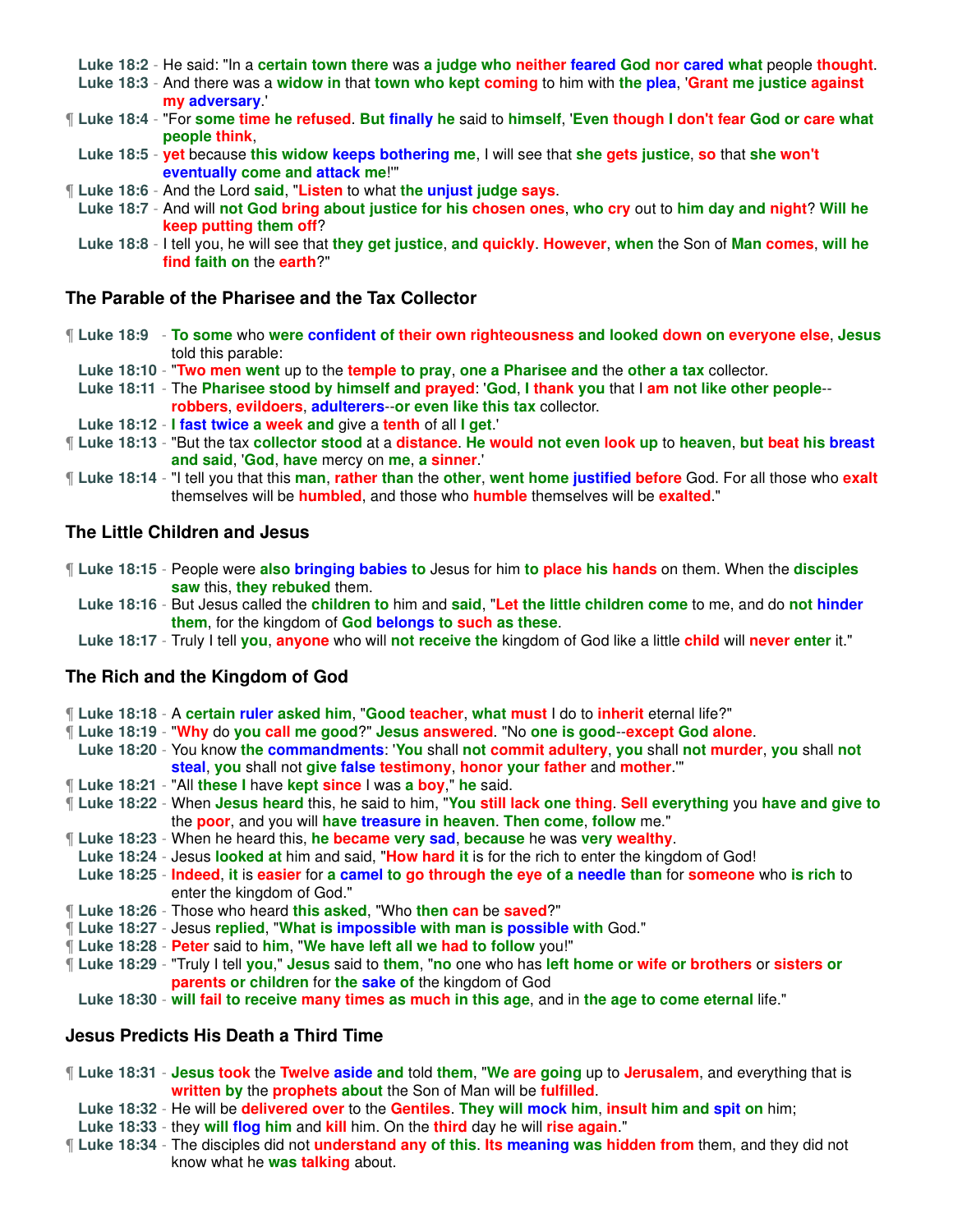## **A Blind Beggar Receives His Sight**

- ¶ **Luke 18:35** As **Jesus approached Jericho**, **a blind man was sitting by the roadside begging**.
- **Luke 18:36** When he **heard the crowd going by**, **he** asked what **was happening**.
- **Luke 18:37** They told him, "Jesus of **Nazareth is passing by**."
- ¶ **Luke 18:38** He called **out**, "**Jesus**, **Son** of David, have mercy on me!"
- ¶ **Luke 18:39** Those **who led the way rebuked** him and told him to **be quiet**, **but he shouted all the more**, "**Son** of David, have mercy on me!"
- ¶ **Luke 18:40 Jesus stopped and ordered the** man to be **brought to him**. **When** he **came near**, **Jesus** asked him,
- **Luke 18:41** "**What do** you want me to do for you?" "Lord, **I want** to see," he replied.
- ¶ **Luke 18:42** Jesus said to **him**, "**Receive your sight**; **your** faith **has healed you**."

**Luke 18:43** - **Immediately he received his sight and followed Jesus**, **praising God**. **When** all the people **saw it**, **they also praised** God.

# **Luke 19**

### **Zacchaeus the Tax Collector**

|  | <b>Luke 19:1 - Jesus entered Jericho and was passing through.</b> |  |
|--|-------------------------------------------------------------------|--|
|--|-------------------------------------------------------------------|--|

- **Luke 19:2** A man was **there by** the name **of Zacchaeus**; **he** was **a chief tax collector and was wealthy**.
- **Luke 19:3** He **wanted** to **see who Jesus was**, **but because** he **was short he** could not **see over** the crowd.
- **Luke 19:4** So he **ran ahead and climbed a sycamore-fig tree to** see **him**, **since Jesus** was **coming that way**.
- ¶ **Luke 19:5** When **Jesus reached the spot**, **he looked** up and said to **him**, "**Zacchaeus**, **come down immediately**. **I must stay at your house today**."
- **Luke 19:6** So he came **down at once and welcomed him gladly**.
- ¶ **Luke 19:7** All the people saw this and began **to mutter**, "**He has gone to** be the **guest of** a **sinner**."
- ¶ **Luke 19:8 But Zacchaeus stood** up and said to the **Lord**, "**Look**, **Lord**! Here and **now I give half of my possessions to** the **poor**, and if I **have cheated anybody out of anything**, **I will pay back four times the amount**."
- ¶ **Luke 19:9** Jesus said to **him**, "**Today salvation has** come to this **house**, **because** this **man**, **too**, **is** a son of **Abraham**.
- **Luke 19:10** For the Son of **Man came to seek** and to **save the lost**."

## **The Parable of the Ten Minas**

- ¶ **Luke 19:11 While** they **were listening** to this, he went **on to** tell **them a parable**, **because** he **was near Jerusalem** and the people **thought that** the **kingdom** of God was going **to appear at** once.
- **Luke 19:12** He said: "A **man of noble birth went** to a **distant country to have himself appointed king and then to return**.
- **Luke 19:13** So he **called ten of** his servants and **gave them ten minas**. '**Put this money to work**,' **he said**, '**until I come** back.'
- ¶ **Luke 19:14** "But **his subjects hated him** and **sent a delegation after** him to say, '**We don't want this** man to **be our king**.'
- ¶ **Luke 19:15** "He **was made king**, **however**, **and returned home**. Then he **sent for** the **servants to whom he** had **given the money**, **in order to** find out what they **had gained with it**.
- ¶ **Luke 19:16** "The **first one came** and said, 'Sir, your mina has **earned ten more**.'
- ¶ **Luke 19:17** "'**Well done**, **my good servant**!' **his** master **replied**. '**Because** you have **been trustworthy** in **a very small matter**, **take** charge **of ten cities**.'
- ¶ **Luke 19:18** "The **second came** and said, 'Sir, your mina has **earned five more**.'
- ¶ **Luke 19:19** "His **master answered**, 'You take charge **of five cities**.'
- ¶ **Luke 19:20** "**Then another servant** came and said, '**Sir**, **here is** your **mina**; **I** have **kept it laid away in** a **piece of cloth**.
- **Luke 19:21** I **was afraid** of you, because you **are a** hard **man**. **You take out** what you did not put in **and reap what** you did not sow.'
- ¶ **Luke 19:22** "His master replied, 'I **will judge you by your own words**, **you wicked servant**! **You knew**, **did** you, that I **am** a hard **man**, **taking out** what I did not put in, **and reaping what** I did not sow?
	- **Luke 19:23 Why then didn't you put my money on deposit**, **so** that when **I came back**, **I could have collected it with interest**?'
- ¶ **Luke 19:24** "Then he said to **those standing by**, '**Take his mina away from him** and give it to the one who has ten minas.'
- ¶ **Luke 19:25** "'**Sir**,' **they** said, '**he already has** ten!'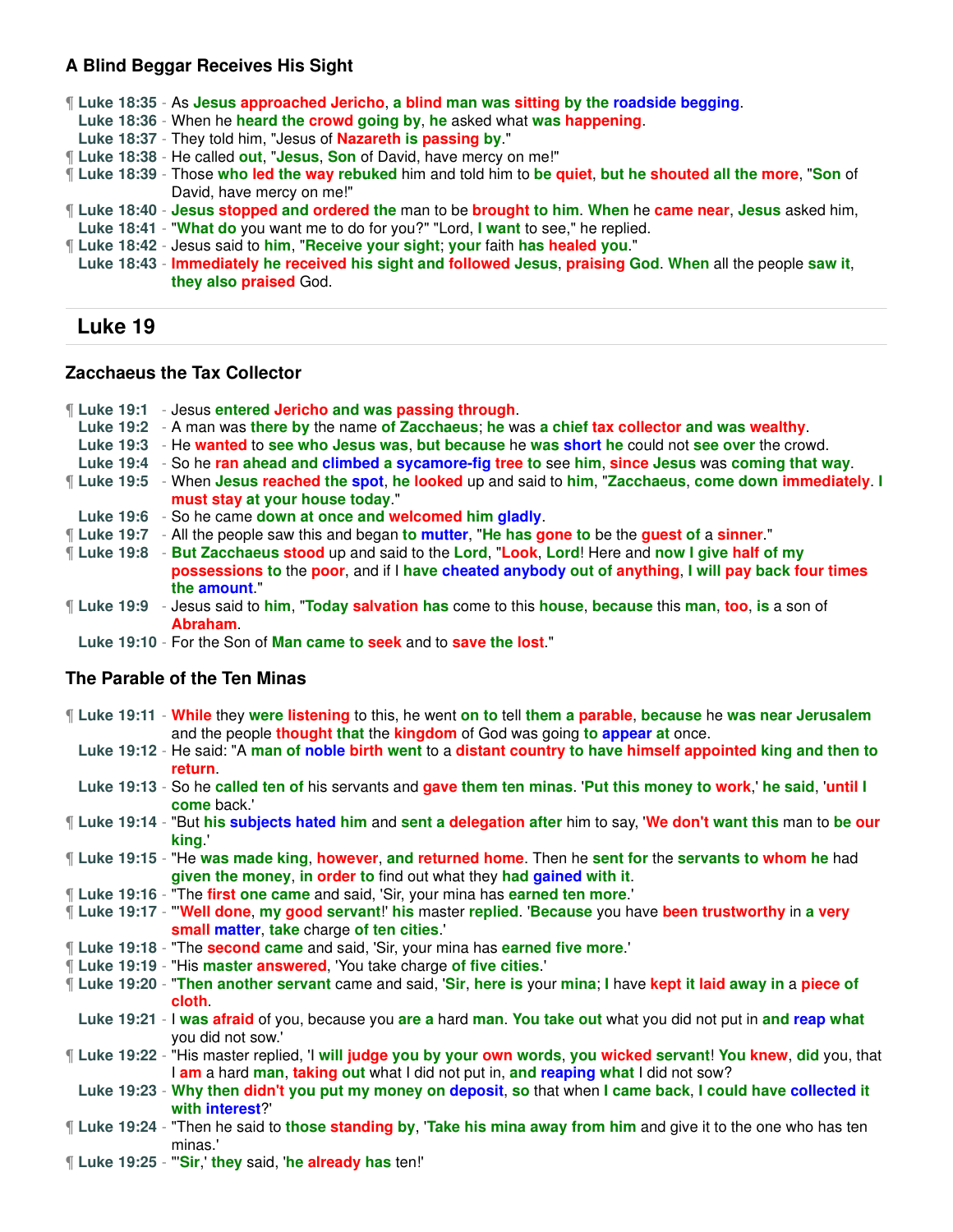¶ **Luke 19:26** - "He replied, 'I tell you **that to everyone** who **has**, **more** will be **given**, **but as** for the one who **has nothing**, **even what** they **have will** be **taken** away.

**Luke 19:27** - **But those enemies of mine who did not want** me to **be king over them**--**bring them here** and **kill them** in **front** of me.'"

#### **Jesus Comes to Jerusalem as King**

¶ **Luke 19:28** - After Jesus had said this, he went on **ahead**, **going** up to Jerusalem.

**Luke 19:29** - As he **approached Bethphage and Bethany at** the **hill** called the Mount of **Olives**, **he sent two** of his **disciples**, **saying** to them,

**Luke 19:30** - "**Go** to the **village ahead** of you, and as you **enter it**, **you** will find **a colt tied there**, **which no** one **has ever ridden**. **Untie it** and **bring it here**.

**Luke 19:31** - If **anyone asks you**, '**Why** are you **untying it**?' **say**, '**The** Lord needs it.'"

¶ **Luke 19:32** - Those who **were sent ahead went** and **found** it **just** as he had **told** them.

- **Luke 19:33** As they **were untying** the **colt**, **its owners asked** them, "Why are you untying the colt?"
- ¶ **Luke 19:34** They replied, "The Lord needs it."

¶ **Luke 19:35** - **They brought it** to **Jesus**, **threw their** cloaks on the **colt and put Jesus on** it.

- **Luke 19:36** As he **went along**, **people spread their** cloaks on the road.
- ¶ **Luke 19:37** When he came near the **place where** the **road goes down** the Mount of **Olives**, **the whole crowd of disciples began joyfully to praise God in loud voices for** all the **miracles they** had **seen**:

¶ **Luke 19:38** - "**Blessed** is the **king who comes** in the name of the **Lord**!" "**Peace in heaven and glory in** the **highest**!"

- ¶ **Luke 19:39 Some** of the **Pharisees in** the **crowd said** to Jesus, "**Teacher**, **rebuke your** disciples!"
- ¶ **Luke 19:40** "I tell you," he replied, "if **they keep quiet**, **the stones will cry** out."
- ¶ **Luke 19:41** As he **approached Jerusalem** and saw the **city**, **he wept over it**
- **Luke 19:42** and said, "If you, **even you**, **had only known on this day what would bring you peace**--**but now it is hidden** from your **eyes**.
- **Luke 19:43** The **days will** come **upon you when your enemies will build an embankment against** you **and encircle you and hem you in on every side**.

**Luke 19:44** - They **will dash you** to the **ground**, **you** and the **children within your walls**. **They** will **not leave one stone on another**, **because** you did **not recognize the time of God's coming** to you."

#### **Jesus at the Temple**

- ¶ **Luke 19:45** When Jesus entered the temple **courts**, **he** began to **drive out those** who **were selling**.
- **Luke 19:46** "It is **written**," **he** said to **them**, "'**My** house will be a house **of prayer**'; **but** you **have made it** '**a den of robbers**.'"
- ¶ **Luke 19:47** Every day he was **teaching** at the temple. But the chief **priests**, the **teachers** of the **law** and **the leaders among** the people **were trying to** kill him.
	- **Luke 19:48 Yet they** could not find **any way** to **do it**, **because all** the **people hung on** his words.

## **Luke 21**

### **The Widow's Offering**

- ¶ **Luke 21:1** As Jesus **looked up**, **he** saw the **rich putting their gifts into** the **temple treasury**.
- **Luke 21:2 He also saw a poor widow put** in **two very small copper coins**.
- **Luke 21:3** "Truly I tell you," he said, "**this poor widow has put in more than** all the **others**.
- **Luke 21:4** All **these people gave their gifts out** of **their wealth**; **but she out of her poverty put** in **all she had to live** on."

#### **The Destruction of the Temple and Signs of the End Times**

- ¶ **Luke 21:5** Some of **his disciples were remarking about how** the temple **was adorned with beautiful stones and with gifts dedicated to** God. But Jesus said,
- **Luke 21:6** "As for what you **see here**, **the** time will come **when not** one **stone will be left on another**; **every one** of **them will** be **thrown down**."
- ¶ **Luke 21:7** "**Teacher**," they **asked**, "**when will these things happen**? And what will be the **sign** that they **are about** to take place?"
- ¶ **Luke 21:8** He **replied**: "**Watch out that** you are **not deceived**. **For many** will come in my **name**, **claiming**, '**I am he**,' and, 'The time is **near**.' **Do not follow them**.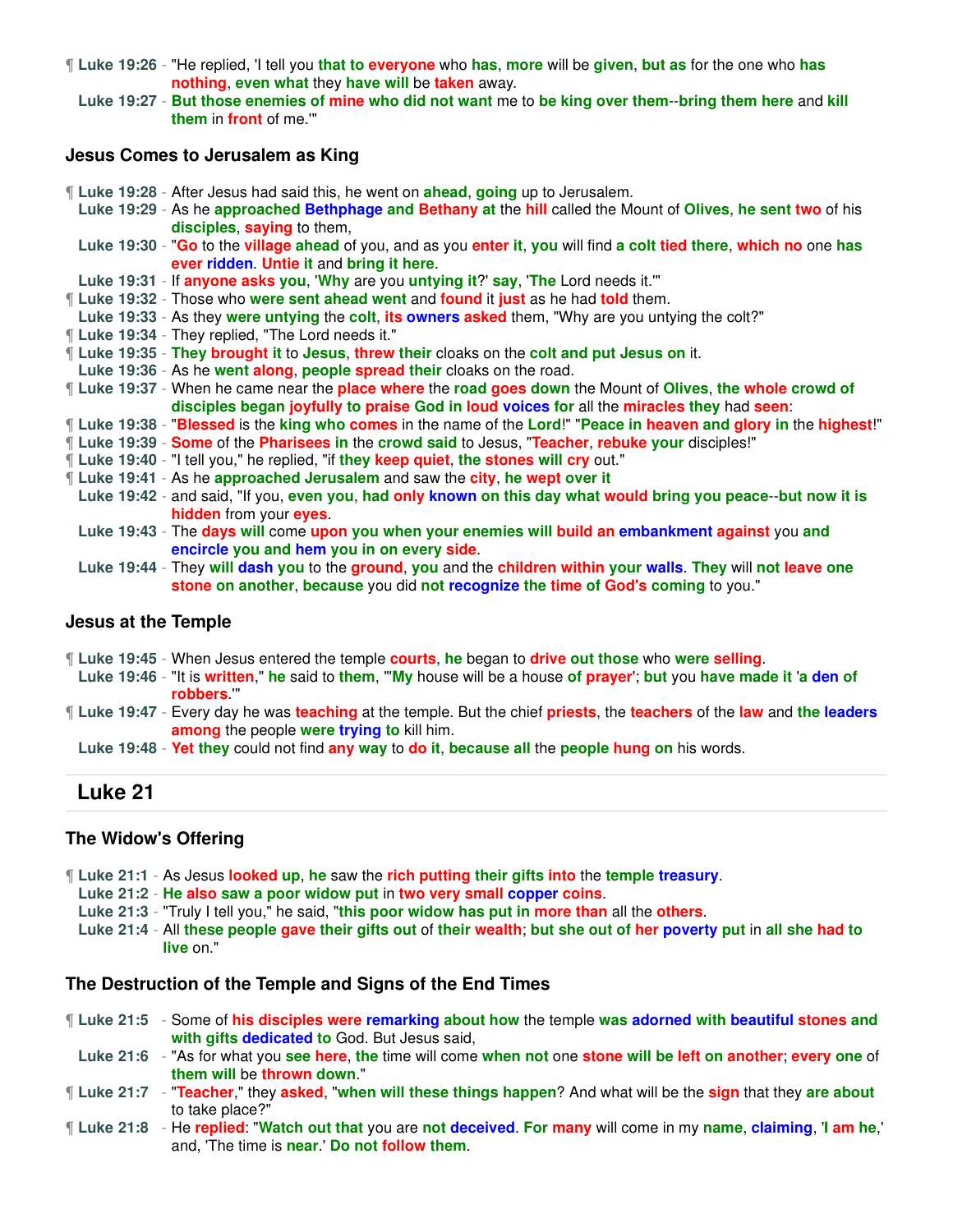- **Luke 21:9** When you **hear of wars and uprisings**, **do** not **be frightened**. **These things must happen first**, **but the end will not come right away**."
- ¶ **Luke 21:10** Then he said to **them**: "**Nation will rise against nation**, **and kingdom against kingdom**.
- **Luke 21:11** There will be **great earthquakes**, **famines and pestilences in various places**, **and fearful events and great signs from** heaven.
- ¶ **Luke 21:12** "**But before all** this, they **will seize you and persecute you**. **They will hand you over to synagogues** and **put you** in **prison**, and you will be **brought before kings and governors**, **and all on account** of my name.
	- **Luke 21:13** And so you will **bear testimony to** me.
	- **Luke 21:14 But make up** your **mind not to worry beforehand how you will defend yourselves**.
	- **Luke 21:15** For I will **give you words and wisdom that none of your adversaries will** be able **to resist or contradict**.
	- **Luke 21:16** You will **be betrayed even by parents**, **brothers** and **sisters**, **relatives** and **friends**, and they **will put some** of you to **death**.
	- **Luke 21:17 Everyone will hate you** because of me.
	- **Luke 21:18 But not a hair of your head will perish**.
	- **Luke 21:19 Stand firm**, **and** you **will win life**.
- ¶ **Luke 21:20** "When you **see Jerusalem being surrounded by armies**, **you will know that its desolation is** near.
- **Luke 21:21 Then let** those who are **in Judea flee to** the **mountains**, **let** those in the **city get out**, **and let** those in the **country not enter** the city.
- **Luke 21:22** For this is the time **of punishment in fulfillment of** all that has **been written**.
- **Luke 21:23 How dreadful it** will be in those **days for pregnant women and nursing mothers**! **There** will be **great distress in the land and wrath against this people**.
- **Luke 21:24** They will **fall by the sword and** will be **taken as prisoners to** all **the nations**. **Jerusalem will be trampled on by** the **Gentiles until the times of** the **Gentiles are fulfilled**.
- ¶ **Luke 21:25** "There will **be signs in** the **sun**, **moon and stars**. **On** the **earth**, **nations will** be in **anguish and perplexity at the roaring and tossing of** the **sea**.
- **Luke 21:26** People **will faint from terror**, **apprehensive of** what is **coming on** the **world**, **for** the **heavenly bodies will be shaken**.
- **Luke 21:27** At that **time they** will see the Son of **Man coming in** a **cloud with power** and **great glory**.
- **Luke 21:28 When these things begin** to take **place**, **stand** up **and lift up your heads**, **because your redemption is drawing near**."
- ¶ **Luke 21:29** He **told** them this **parable**: "**Look** at **the fig tree** and all the **trees**.
- **Luke 21:30** When **they sprout leaves**, **you can see for** yourselves **and know that summer is** near.
- **Luke 21:31 Even so**, **when** you **see these things happening**, **you** know that the kingdom of God is near.
- ¶ **Luke 21:32** "Truly I tell you, this **generation will certainly not pass away until all** these things **have happened**.
- **Luke 21:33** Heaven and **earth will pass away**, **but my words will never pass** away.
- ¶ **Luke 21:34** "**Be careful**, **or** your **hearts** will **be weighed down with carousing**, **drunkenness and the anxieties of life**, **and** that day **will close on you suddenly like a trap**.
- **Luke 21:35** For it will come on all those **who live** on **the face of** the **whole earth**.
- **Luke 21:36 Be always on the watch**, **and pray** that you may be able **to escape all** that is about to happen, and that you may be able **to stand before** the Son of Man."
- ¶ **Luke 21:37** Each day Jesus was **teaching** at the **temple**, **and each evening he went** out **to spend the night on** the **hill called** the **Mount** of **Olives**,
- **Luke 21:38** and all the **people came early** in the **morning to hear him** at the temple.

# **Luke 22**

### **Judas Agrees to Betray Jesus**

- ¶ **Luke 22:1** Now the **Festival** of Unleavened **Bread**, **called** the **Passover**, **was approaching**,
- **Luke 22:2** and the chief priests and the teachers of the law were **looking** for **some way** to **get rid of Jesus**, for they were **afraid** of the people.
- **Luke 22:3 Then Satan entered Judas**, **called Iscariot**, **one** of the Twelve.
- **Luke 22:4 And Judas went** to the chief priests and the officers of the temple guard and **discussed with** them **how** he **might betray Jesus**.
- **Luke 22:5** They were **delighted and agreed to give him money**.
- **Luke 22:6 He consented**, **and watched for an opportunity to hand Jesus over** to them **when no crowd was present**.

## **The Last Supper**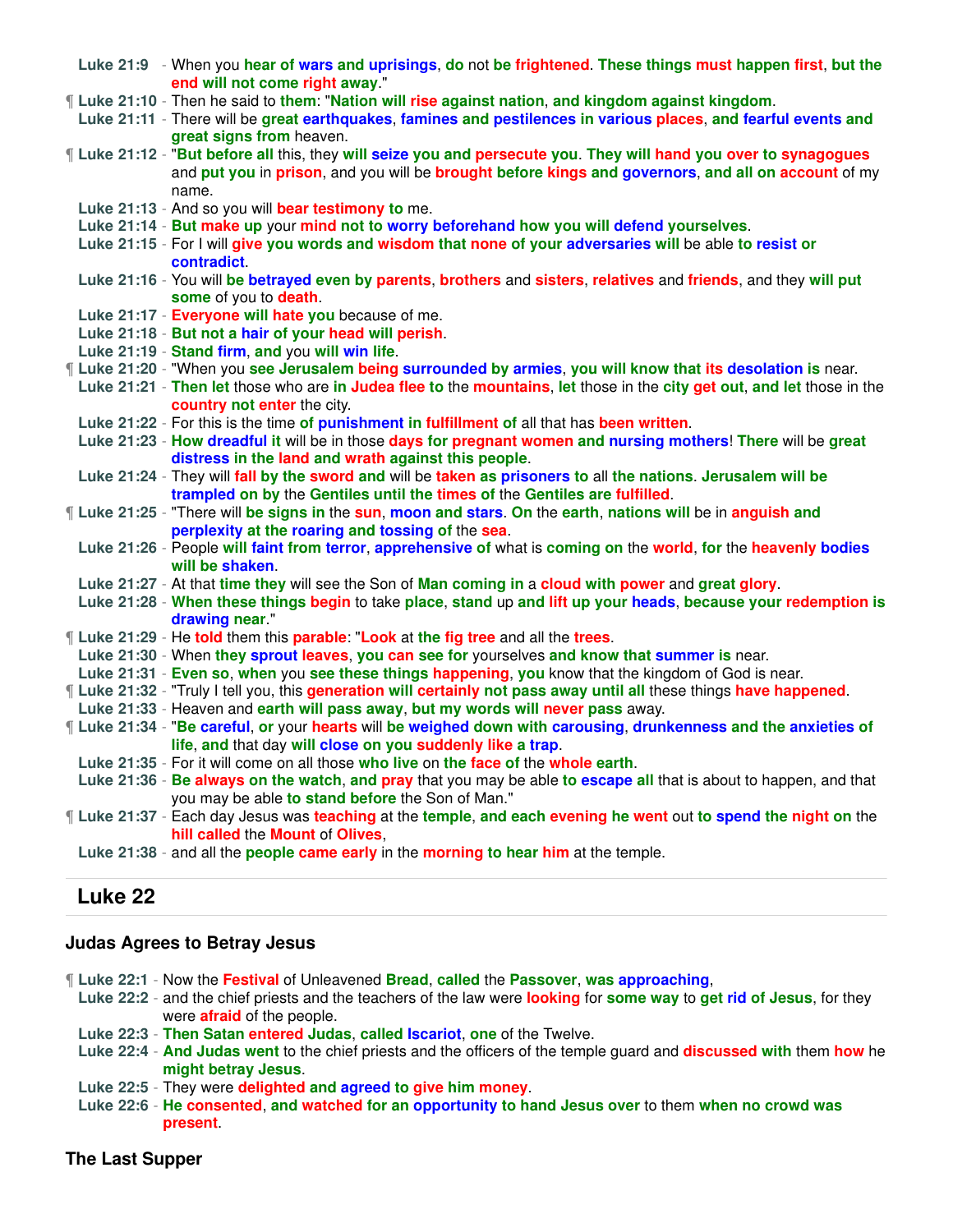|  | If Luke 22:7 - Then came the day of Unleavened Bread on which the Passover lamb had to be sacrificed.                      |
|--|----------------------------------------------------------------------------------------------------------------------------|
|  | Luke 22:8 - Jesus sent Peter and John, saying, "Go and make preparations for us to eat the Passover."                      |
|  | If Luke 22:9 - "Where do you want us to prepare for it?" they asked.                                                       |
|  | If Luke 22:10 - He replied, "As you enter the city, a man carrying a jar of water will meet you. Follow him to the         |
|  | house that he enters,                                                                                                      |
|  | Luke 22:11 - and say to the <b>owner</b> of the house. The Teacher asks: Where is the quest room, where I may eat the      |
|  | Passover with my disciples?'                                                                                               |
|  | Luke 22:12 - He will show you a large room upstairs, all furnished. Make preparations there."                              |
|  | If Luke 22:13 - They left and found things just as Jesus had told them. So they prepared the Passover.                     |
|  | If Luke 22:14 - When the hour came, Jesus and his apostles reclined at the table.                                          |
|  | Luke 22:15 - And he said to them, "I have eagerly desired to eat this Passover with you before I suffer.                   |
|  | Luke 22:16 - For I tell you, I will not eat it again until it finds fulfillment in the kingdom of God."                    |
|  | <b>If Luke 22:17 - After taking the cup, he gave thanks and said, "Take this and divide it among you.</b>                  |
|  | Luke 22:18 - For I tell you I will not drink again from the fruit of the vine until the kingdom of God comes."             |
|  | ¶ Luke 22:19 - And he took bread, gave thanks and <b>broke</b> it, and gave it to them, saying, "This is my body given for |
|  | you; do this in remembrance of me."                                                                                        |
|  | If Luke 22:20 - In the same way, after the supper he took the cup, saying, "This cup is the new covenant in my             |
|  | blood, which is poured out for you.                                                                                        |
|  | Luke 22:21 - But the hand of him who is going to betray me is with mine on the table.                                      |
|  | Luke 22:22 - The Son of Man will go as it has been decreed. But woe to that man who betrays him!"                          |
|  | Luke 22:23 - They began to question among themselves which of them it might be who would do this.                          |
|  | If Luke 22:24 - A dispute also arose among them as to which of them was considered to be greatest.                         |
|  | Luke 22:25 - Jesus said to them, "The kings of the Gentiles lord it over them; and those who exercise authority            |
|  | over them call themselves Benefactors.                                                                                     |
|  | Luke 22:26 - But you are not to be like that. Instead, the greatest among you should be like the youngest, and the         |
|  | one who rules like the one who serves.                                                                                     |
|  | Luke 22:27 - For who is greater, the one who is at the table or the one who serves? Is it not the one who is at the        |
|  | table? But I am among you as one who serves.                                                                               |
|  | Luke 22:28 - You are those who have stood by me in my trials.                                                              |
|  | Luke 22:29 - And I confer on you a kingdom, just as my Father conferred one on me,                                         |
|  | Luke 22:30 - so that you may eat and drink at my table in my kingdom and sit on thrones, judging the twelve                |
|  | tribes of Israel                                                                                                           |
|  | Luke 22:31 - "Simon, Simon, Satan has asked to sift all of you as wheat.                                                   |
|  | Luke 22:32 - But I have prayed for you, Simon, that your faith may not fail. And when you have turned back,                |
|  | strengthen your brothers."                                                                                                 |
|  | [Luke 22:33 - But he replied, "Lord, I am ready to go with you to prison and to death."                                    |
|  | If Luke 22:34 - Jesus answered, "I tell you, Peter, before the rooster crows today, you will deny three times that you     |
|  | know me."                                                                                                                  |
|  | "Luke 22:35 - Then Jesus asked them, "When I sent you without purse, bag or sandals, did you lack anything?"               |
|  | "Nothing," they answered.                                                                                                  |
|  | If Luke 22:36 - He said to them, "But now if you have a purse, take it, and also a bag; and if you don't have a sword,     |
|  | sell your cloak and buy one.                                                                                               |
|  | Luke 22:37 - It is written: 'And he was numbered with the transgressors'; and I tell you that this must be fulfilled in    |
|  | me. Yes, what is written about me is reaching its fulfillment."                                                            |
|  | [Luke 22:38 - The disciples said, "See, Lord, here are two swords." "That's enough!" he replied.                           |
|  |                                                                                                                            |
|  |                                                                                                                            |

# **Jesus Prays on the Mount of Olives**

¶ **Luke 22:39** - Jesus went **out as usual to** the **Mount** of **Olives**, **and** his **disciples followed** him.

**Luke 22:40** - **On reaching the place**, **he** said to **them**, "**Pray** that you will not fall into temptation."

**Luke 22:41** - **He withdrew about a stone's throw beyond them**, **knelt down** and prayed,

**Luke 22:42** - "**Father**, **if** you **are willing**, **take** this **cup from me**; **yet not my will**, **but yours be done**."

**Luke 22:43** - An **angel from heaven appeared** to him **and strengthened him**.

**Luke 22:44** - And **being in anguish**, **he prayed more earnestly**, **and his sweat was like drops of blood falling to** the **ground**.

¶ **Luke 22:45** - When **he rose from prayer and** went back to the **disciples**, **he found them asleep**, **exhausted from sorrow**.

**Luke 22:46** - "Why are **you sleeping**?" **he** asked **them**. "**Get** up and **pray so** that you will not fall into temptation."

### **Jesus Arrested**

¶ **Luke 22:47** - **While** he was **still speaking a crowd came** up, and the man who **was called Judas**, **one** of the **Twelve**,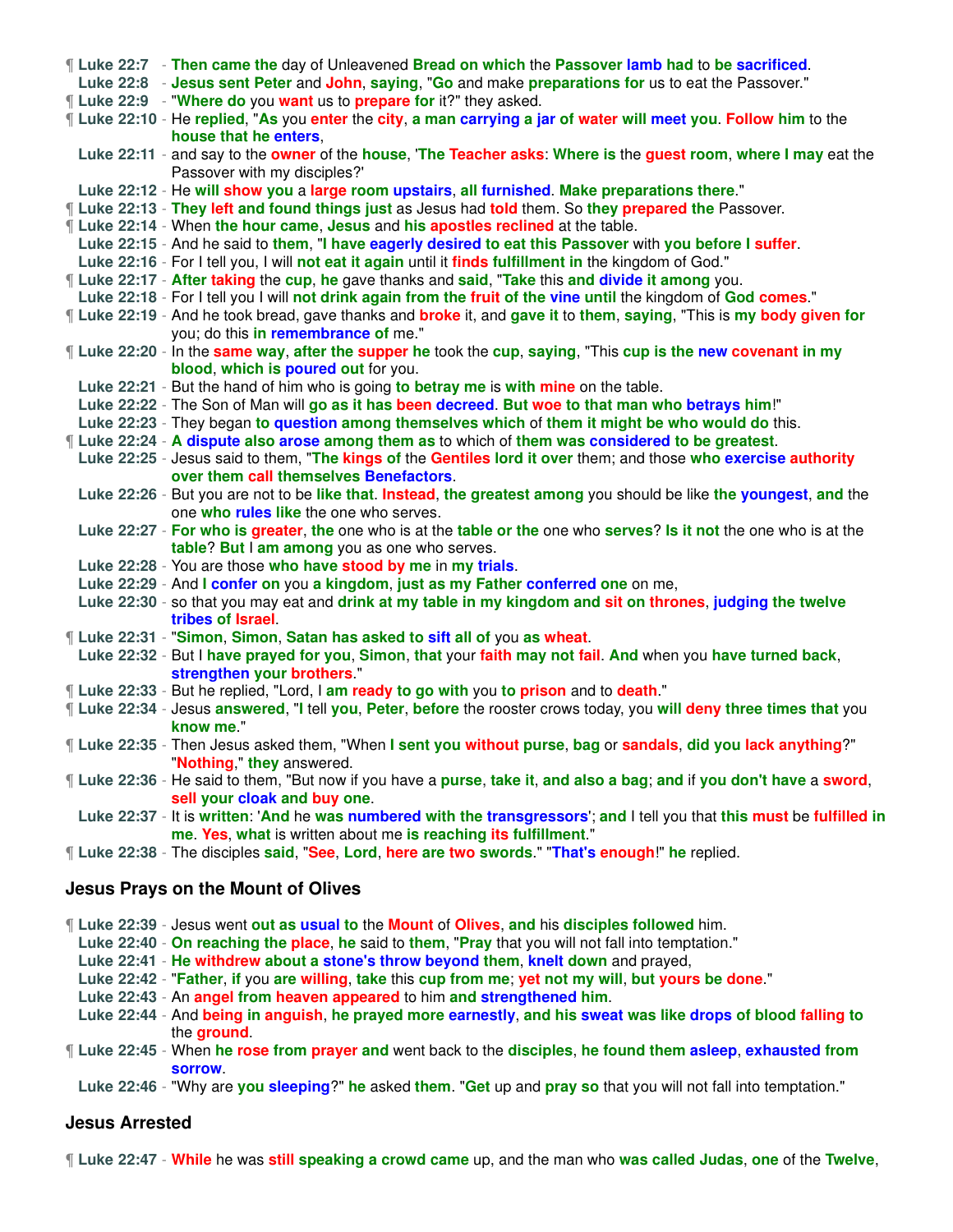**was leading them**. He **approached Jesus to kiss him**,

- **Luke 22:48** but Jesus asked **him**, "**Judas**, **are you betraying the** Son of **Man with a kiss**?"
- ¶ **Luke 22:49** When Jesus' **followers saw** what was going to **happen**, **they** said, "Lord, should **we strike with our swords**?"
- **Luke 22:50** And one of **them struck the servant of** the high **priest**, **cutting off** his **right ear**.
- ¶ **Luke 22:51** But Jesus answered, "**No more of** this!" And **he touched the man's ear and healed** him.
- ¶ **Luke 22:52** Then Jesus said to the chief priests, the officers of the temple guard, and the **elders**, **who** had come for **him**, "**Am I leading a rebellion**, **that** you **have come with swords and clubs**?
- **Luke 22:53 Every** day I was with you in the temple **courts**, **and** you did **not lay a hand on** me. But this is **your hour when darkness reigns**."

#### **Peter Disowns Jesus**

- ¶ **Luke 22:54 Then seizing him**, **they led** him **away and** took him into the house of the high **priest**. **Peter followed at** a **distance**.
- **Luke 22:55** And **when some there had kindled a fire in the middle of the courtyard and had sat down together**, **Peter sat** down with them.
- **Luke 22:56** A **servant girl saw him seated there** in **the firelight**. **She looked closely at** him and said, "This man was with him."
- ¶ **Luke 22:57** But **he denied it**. "**Woman**, **I** don't **know him**," he said.
- ¶ **Luke 22:58** A **little later someone else saw** him and said, "You **also are one** of **them**." "**Man**, I am **not**!" **Peter** replied.
- ¶ **Luke 22:59 About an hour later another asserted**, "**Certainly this fellow was** with **him**, **for** he is a **Galilean**."
- ¶ **Luke 22:60** Peter **replied**, "**Man**, I don't know **what you're talking about**!" **Just** as he was **speaking**, **the rooster crowed**.
	- **Luke 22:61** The **Lord turned** and **looked straight at Peter**. **Then Peter remembered the word the** Lord had **spoken to** him: "Before the rooster crows today, you **will disown me** three times."
	- **Luke 22:62** And he went **outside and wept bitterly**.

#### **The Guards Mock Jesus**

- ¶ **Luke 22:63** The **men** who **were guarding Jesus began mocking and beating him**.
- **Luke 22:64 They blindfolded him and demanded**, "**Prophesy**! **Who hit you**?"
- **Luke 22:65** And they **said many other insulting things** to him.

#### **Jesus Before Pilate and Herod**

¶ **Luke 22:66** - **At daybreak the council of** the **elders of** the **people**, **both the** chief priests and the teachers of the **law**, **met together**, and Jesus **was led before them**.

**Luke 22:67** - "If you are the **Messiah**," **they said**, "**tell us**." **Jesus answered**, "**If** I tell you, you will not **believe me**,

**Luke 22:68** - and if **I asked you**, **you would not answer**.

- **Luke 22:69 But from** now on, the Son of Man will **be seated at** the **right hand** of the **mighty God**."
- ¶ **Luke 22:70** They **all asked**, "**Are** you then the Son of God?" He replied, "You **say that** I am."
- ¶ **Luke 22:71** Then they **said**, "**Why do we need any more testimony**? **We have heard it from his own lips**."

## **Luke 23**

|                  | <b>Luke 23:1</b> - Then the whole assembly rose and led him off to Pilate.                                       |
|------------------|------------------------------------------------------------------------------------------------------------------|
|                  | Luke 23:2 - And they began to accuse him, saying, "We have found this man subverting our nation. He opposes      |
|                  | payment of taxes to Caesar and claims to be Messiah, a king."                                                    |
|                  |                                                                                                                  |
|                  | [Luke 23:3 - So Pilate asked Jesus, "Are you the king of the Jews?" "You have said so," Jesus replied.           |
| ¶ Luke 23:4      | - Then Pilate announced to the chief priests and the crowd, "I find no basis for a charge against this           |
|                  |                                                                                                                  |
|                  | man."                                                                                                            |
|                  | Luke 23:5 - But they insisted, "He stirs up the people all over Judea by his teaching. He started in Galilee and |
|                  |                                                                                                                  |
|                  | has come all the way here."                                                                                      |
|                  | Luke 23:6 - On hearing this, Pilate asked if the man was a Galilean.                                             |
| <b>Luke 23:7</b> | - When he learned that Jesus was under Herod's jurisdiction, he sent him to Herod, who was also in               |
|                  |                                                                                                                  |
|                  | <b>Jerusalem at that time.</b>                                                                                   |
| ¶ Luke 23:8      | - When Herod saw Jesus, he was greatly pleased, because for a long time he had been wanting to                   |
|                  |                                                                                                                  |
|                  | see him. From what he had heard about him, he hoped to see him perform a sign of some sort.                      |
| L.H. A. 00.0     | the wiled blue with means acceptions, but teach agree bus we awarray                                             |

**Luke 23:9** - **He plied him** with **many questions**, **but Jesus gave** him **no answer**.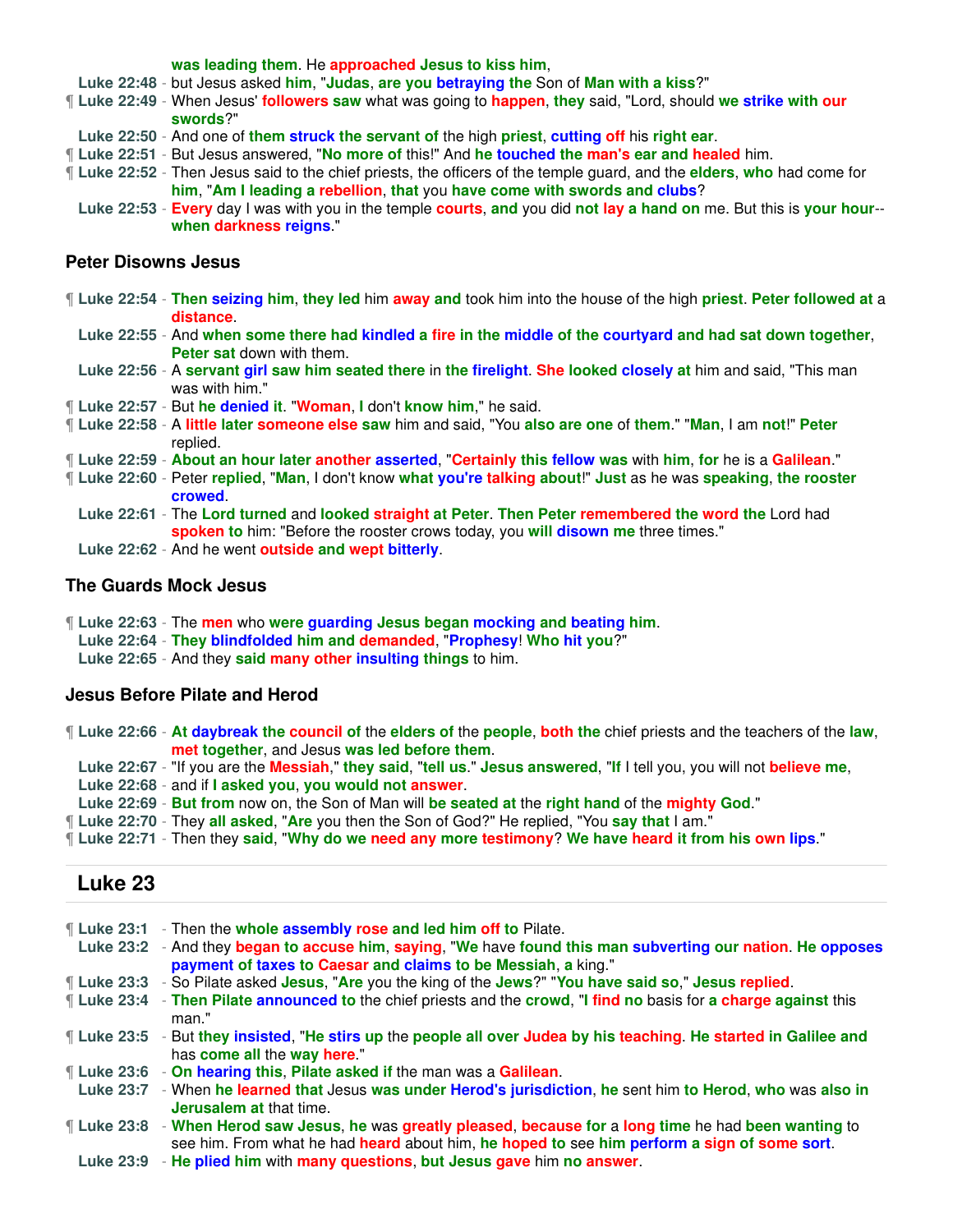**Luke 23:10** - The chief priests and the **teachers** of the **law were standing there**, **vehemently accusing him**.

**Luke 23:11** - **Then Herod** and **his soldiers ridiculed and** mocked **him**. **Dressing him in an elegant robe**, **they sent** him back to Pilate.

**Luke 23:12** - That **day Herod and Pilate became friends**--**before this** they had **been enemies**.

¶ **Luke 23:13** - **Pilate called together the** chief priests, the **rulers and** the people,

**Luke 23:14** - and said to them, "**You brought me this man as** one who **was inciting the** people **to rebellion**. **I have examined him** in **your presence and have found no** basis for **your charges against** him.

- **Luke 23:15 Neither has Herod**, **for** he sent him back to **us**; **as** you **can** see, he has done nothing **to deserve death**.
- **Luke 23:16** Therefore, I **will punish him** and then release him."
- ¶ **Luke 23:18** But the whole **crowd shouted**, "**Away** with this **man**! **Release Barabbas to** us!"
- **Luke 23:19** (**Barabbas had** been thrown into prison for **an insurrection in** the **city**, **and for murder**.)
- ¶ **Luke 23:20** Wanting **to release Jesus**, **Pilate appealed to them again**.
- **Luke 23:21** But **they kept shouting**, "**Crucify him**! **Crucify** him!"
- ¶ **Luke 23:22** For the **third time he spoke** to them: "**Why**? **What crime has this man committed**? **I** have **found in him no grounds for the death penalty**. **Therefore** I will **have him punished and** then release him."
- ¶ **Luke 23:23 But with loud shouts they insistently demanded that he be** crucified, **and their shouts prevailed**.
- **Luke 23:24** So **Pilate decided to grant their demand**.
	- **Luke 23:25 He released the** man who had been thrown into prison **for insurrection and murder**, **the one they** asked **for**, **and surrendered Jesus** to **their will**.

### **The Crucifixion of Jesus**

- ¶ **Luke 23:26** As the **soldiers led** him **away**, **they seized Simon from Cyrene**, **who** was on his **way in** from the **country**, and **put the cross on** him **and made him carry it behind Jesus**. **Luke 23:27** - A **large number of people followed** him, **including women who mourned and wailed for** him.
- **Luke 23:28** Jesus **turned** and said to **them**, "**Daughters of Jerusalem**, **do not weep** for **me**; **weep** for **yourselves** and for your **children**.
- **Luke 23:29** For the time will come when you will say, '**Blessed** are **the childless women**, **the wombs that never bore and the breasts that never nursed**!'
- **Luke 23:30** Then "'they will say to the **mountains**, "**Fall on** us!" and to **the hills**, "**Cover us**!"'
- ¶ **Luke 23:31** For if people **do these things when the tree is green**, **what will happen when** it **is dry**?"
- ¶ **Luke 23:32 Two other men**, **both criminals**, **were also led out** with him to **be executed**.
- **Luke 23:33** When they came to the **place called the Skull**, **they** crucified **him there**, **along** with the **criminals**--**one** on his **right**, **the other on his left**.
- **Luke 23:34** Jesus **said**, "**Father**, **forgive** them, for they do not **know** what they **are doing**." **And they divided up** his **clothes by casting lots**.
- ¶ **Luke 23:35** The **people stood watching**, **and** the **rulers even sneered at** him. They said, "**He saved others**; **let him save himself if** he **is God's** Messiah, **the Chosen One**."
- ¶ **Luke 23:36** The **soldiers also came** up and mocked him. **They offered him wine vinegar**
- **Luke 23:37** and said, "If you are the king of the **Jews**, **save** yourself."
- ¶ **Luke 23:38** There was **a written notice above him**, **which read**: **this** is the king of the jews.
- ¶ **Luke 23:39** One of the **criminals who hung there hurled insults at him**: "**Aren't you** the **Messiah**? **Save yourself and us**!"
- ¶ **Luke 23:40** But the **other criminal rebuked him**. "**Don't you fear** God," he **said**, "**since you are under the same sentence**?
- **Luke 23:41** We **are punished justly**, **for** we **are getting what our deeds deserve**. **But** this man has done **nothing wrong**."
- ¶ **Luke 23:42** Then he **said**, "**Jesus**, **remember me when** you **come into** your kingdom."
- ¶ **Luke 23:43** Jesus **answered him**, "**Truly** I **tell you**, **today** you will be with me **in paradise**."

## **The Death of Jesus**

- ¶ **Luke 23:44** It **was now about noon**, **and darkness came over** the **whole land until three in** the **afternoon**,
- **Luke 23:45** for the **sun stopped shining**. **And the curtain of** the **temple was torn in** two.
- **Luke 23:46** Jesus called out with a loud **voice**, "**Father**, **into your hands I commit my spirit**." **When** he had said this, **he breathed his last**.
- ¶ **Luke 23:47 The centurion**, **seeing what** had **happened**, **praised** God and **said**, "**Surely this** was **a righteous man**."
- **Luke 23:48** When all the **people who had gathered to witness this sight saw what took place**, **they beat their breasts and** went away.
- **Luke 23:49 But all those who knew him**, **including the** women who **had followed** him from **Galilee**, **stood** at a **distance**, **watching these** things.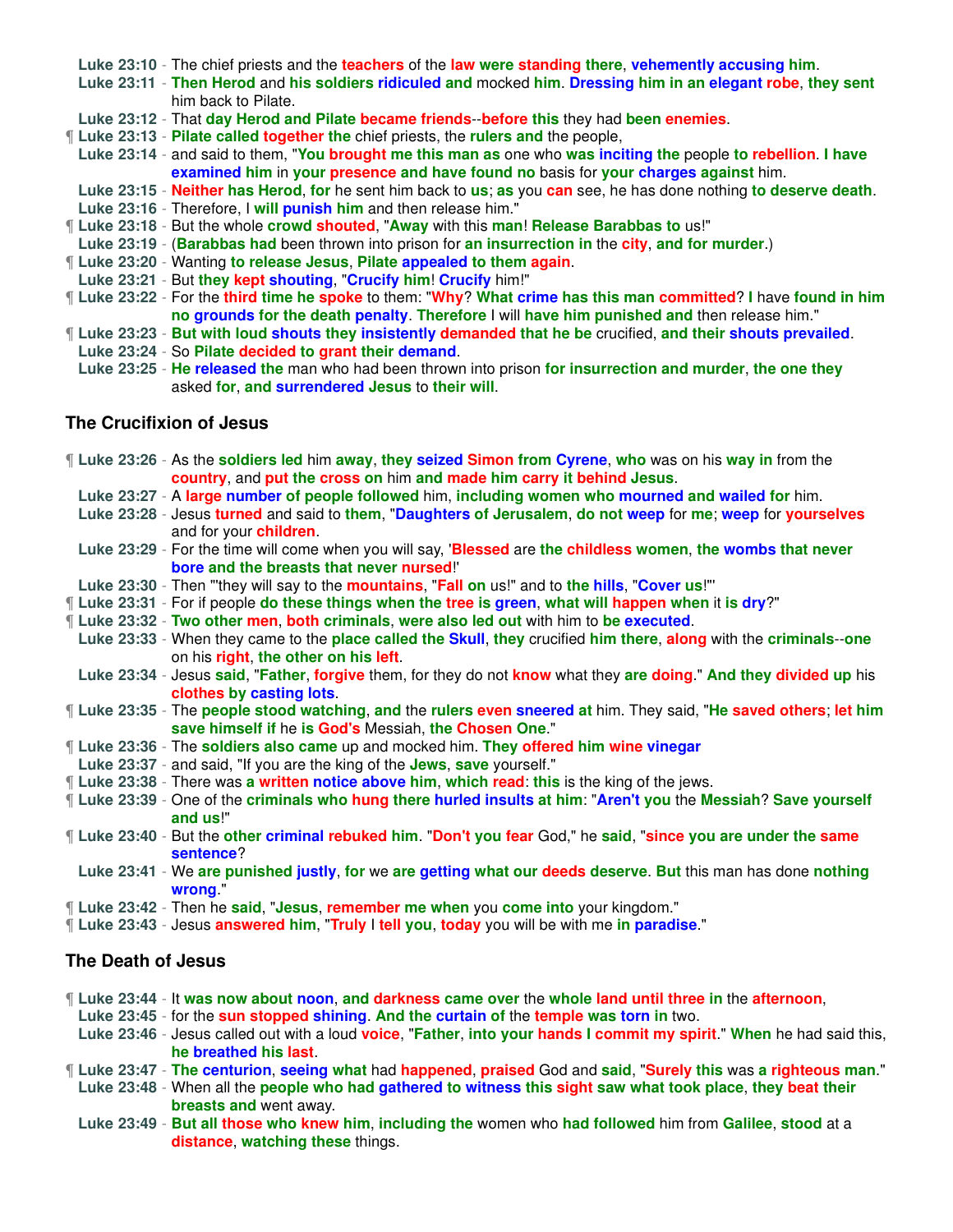## **The Burial of Jesus**

¶ **Luke 23:50** - Now there was a man **named** Joseph, **a member of** the **Council**, **a good and upright man**,

- **Luke 23:51** who **had not consented to their decision and action**. **He** came from **the Judean town of Arimathea**, **and he himself** was **waiting** for the kingdom of God.
- **Luke 23:52 Going** to **Pilate**, **he** asked for Jesus' body.
- **Luke 23:53** Then he took it **down**, **wrapped it in linen cloth and placed it** in **a tomb cut in the rock**, **one** in which no **one had yet been laid**.
- **Luke 23:54** It **was Preparation Day**, and the **Sabbath was** about **to begin**.
- ¶ **Luke 23:55** The women who had come with **Jesus from Galilee followed Joseph** and saw the tomb and **how his body was laid in it**.
- **Luke 23:56** Then they went **home and prepared spices and perfumes**. **But they rested on** the **Sabbath in obedience to the commandment**.

# **Luke 24**

### **Jesus Has Risen**

- ¶ **Luke 24:1** On the **first day** of **the week**, **very early** in the **morning**, **the women took the spices they had prepared and** went to the tomb.
- **Luke 24:2** They found **the stone rolled away** from the tomb,
- **Luke 24:3** but when they **entered**, **they** did not **find the body of** the **Lord Jesus**.
- **Luke 24:4** While they **were wondering about this**, **suddenly two men in clothes that gleamed like lightning stood beside them**.
- **Luke 24:5** In **their fright the women bowed down** with their **faces to** the **ground**, **but** the **men said** to them, "Why do **you look** for **the living among** the dead?
- **Luke 24:6** He is **not here**; he has **risen**! **Remember how** he told you, while he was still with you in **Galilee**:
- **Luke 24:7** 'The **Son** of **Man** must be **delivered** over to the hands **of sinners**, **be** crucified and on the third day be **raised again**.' "
- **Luke 24:8** Then **they remembered his** words.
- ¶ **Luke 24:9** When they came **back from** the **tomb**, **they told all** these things to the Eleven and to all the others.
- **Luke 24:10** It was **Mary Magdalene**, **Joanna**, **Mary the mother of James**, and the **others with** them who told this to the **apostles**.
- **Luke 24:11** But they did not **believe the women**, **because their words seemed to them like nonsense**.
- **Luke 24:12 Peter**, **however**, **got** up **and ran** to the **tomb**. **Bending over**, **he** saw **the strips of linen lying by themselves**, and he went **away**, **wondering to** himself what had happened.

## **On the Road to Emmaus**

¶ **Luke 24:13** - **Now that same day two** of them were going to a **village called Emmaus**, **about seven miles from** Jerusalem.

- **Luke 24:14** They were talking with each **other about everything** that had happened.
- **Luke 24:15** As **they talked and discussed these things with** each **other**, **Jesus himself came** up **and walked along** with them;
- **Luke 24:16** but they **were kept from recognizing him**.
- ¶ **Luke 24:17** He asked them, "**What are you discussing together** as **you walk along**?" **They stood still**, **their faces downcast**.
- **Luke 24:18** One of **them**, **named Cleopas**, **asked him**, "**Are** you **the only one visiting Jerusalem who does** not **know** the things that have **happened there** in these **days**?"
- ¶ **Luke 24:19** "**What things**?" he **asked**. "**About Jesus** of **Nazareth**," **they replied**. "He was a **prophet**, **powerful in word and deed before** God and all the **people**.
- **Luke 24:20** The **chief priests and our rulers handed him over** to **be sentenced to death**, **and** they crucified him;
- **Luke 24:21** but **we had hoped that** he was the one who was going **to redeem Israel**. And what is **more**, **it** is the third **day since all this took place**.
- **Luke 24:22 In addition**, **some** of **our women amazed us**. **They** went to the **tomb early this morning**
- **Luke 24:23 but didn't find his body**. **They** came and told **us that** they had **seen** a **vision of angels**, **who said** he **was alive**.
- **Luke 24:24** Then some of **our companions went** to the tomb and found it **just** as the **women had** said, but they did not **see Jesus**."
- ¶ **Luke 24:25** He said to them, "**How foolish you are**, **and how slow to believe all** that the **prophets have spoken**!
- **Luke 24:26** Did not the **Messiah have to suffer these** things and **then enter his glory**?"